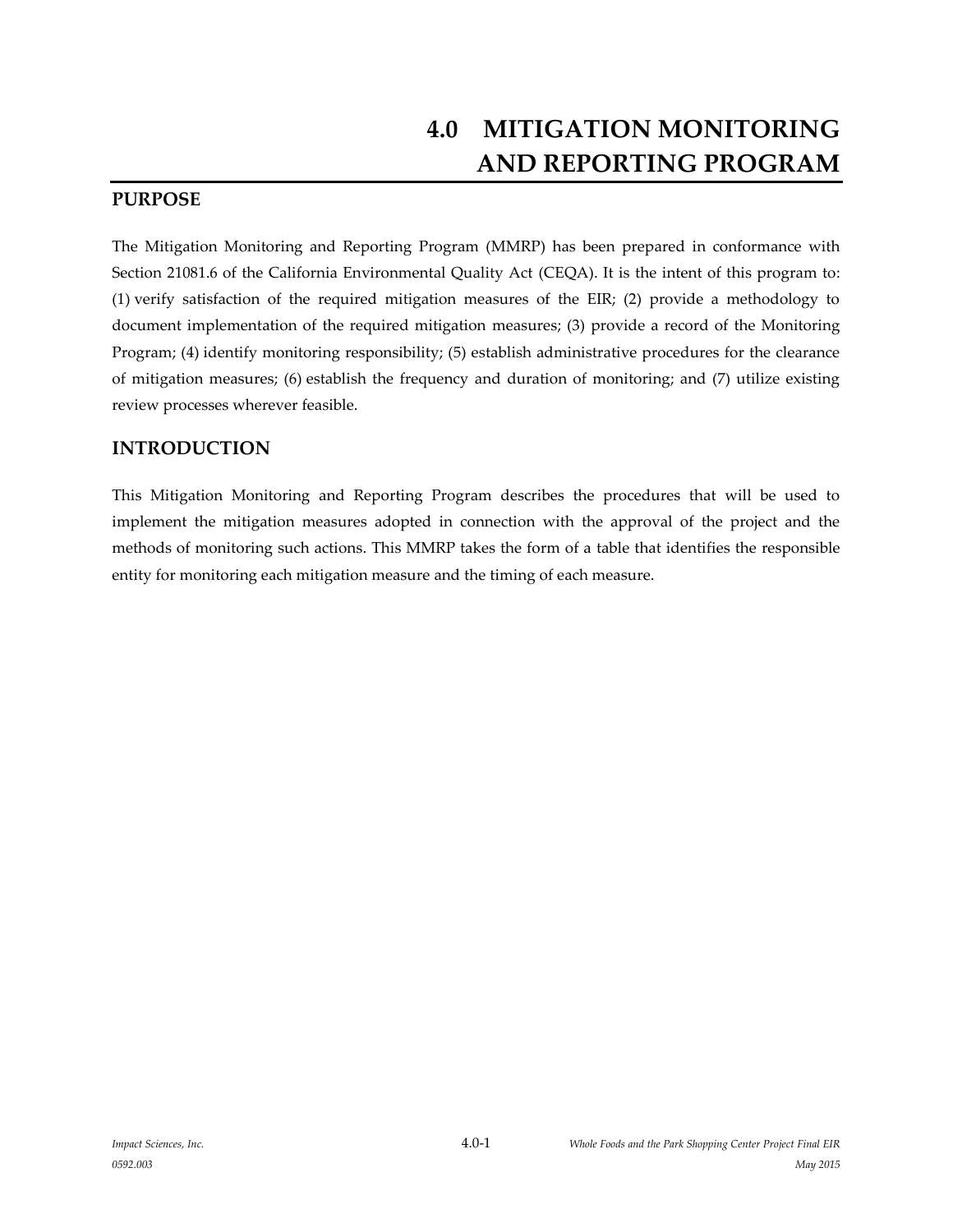|            | <b>Mitigation Measure</b><br><b>Biological Resources</b>                                                                                                                                                                                                                                                                                                                                                                                                                                                                                                                                                                                                                                                                                                                                                                                                                                                                                                                                                                                                                                                                                                                                                                                                                                                                                                                                                                                                                                                                                                                                                                                                                                                                                                                                                                                                                                                                                                                                                                                                                                   | <b>Action Required</b>                                                                                                                                                                                                      | Timing                                         | Monitoring<br>Responsibility                                                          |
|------------|--------------------------------------------------------------------------------------------------------------------------------------------------------------------------------------------------------------------------------------------------------------------------------------------------------------------------------------------------------------------------------------------------------------------------------------------------------------------------------------------------------------------------------------------------------------------------------------------------------------------------------------------------------------------------------------------------------------------------------------------------------------------------------------------------------------------------------------------------------------------------------------------------------------------------------------------------------------------------------------------------------------------------------------------------------------------------------------------------------------------------------------------------------------------------------------------------------------------------------------------------------------------------------------------------------------------------------------------------------------------------------------------------------------------------------------------------------------------------------------------------------------------------------------------------------------------------------------------------------------------------------------------------------------------------------------------------------------------------------------------------------------------------------------------------------------------------------------------------------------------------------------------------------------------------------------------------------------------------------------------------------------------------------------------------------------------------------------------|-----------------------------------------------------------------------------------------------------------------------------------------------------------------------------------------------------------------------------|------------------------------------------------|---------------------------------------------------------------------------------------|
| $3.3 - 1:$ | If construction would commence during the nesting/breeding season<br>February through August), a pre-construction survey of the project vicinity<br>for nesting birds shall be conducted by a qualified biologist (i.e.,<br>experienced with the nesting behavior of bird species of the region) within<br>two weeks of the commencement of construction activities. The intent of<br>the survey would be to determine if active nests of special-status bird<br>species or other species protected by the Migratory Bird Treaty Act and/or<br>the California Fish and Game Code are present within the construction<br>zone or within 500 feet of the construction zone. The survey area shall<br>include all trees, shrubs, and buildings in the construction zone and a<br>surrounding 500 feet area, including suitable habitat areas outside the<br>project site.<br>If active nests are found in areas that could be directly affected by, or are<br>within 500 feet of, construction and would be subject to prolonged<br>construction-related noise, a no-disturbance buffer zone shall be created<br>around active nests during the breeding season or until a qualified biologist<br>determines that all young have fledged. The size of the buffer zones and<br>types of construction activities restricted within them shall be determined<br>by the qualified biologist taking into account factors such as the following:<br>Noise and human disturbance levels at the construction site at the time<br>of the survey and the noise and disturbance expected during the<br>construction activity.<br>Distance and amount of vegetation or other screening between the<br>$\bullet$<br>construction site and the nest.<br>Sensitivity of individual nesting species and behaviors of the nesting<br>٠<br>birds.<br>Limits of construction to avoid an active nest shall be established in the<br>field by a qualified biologist with flagging, fencing, or another appropriate<br>barrier and construction personnel shall be instructed on the sensitivity of<br>nest areas. | • Qualified biologist to<br>prepare nesting bird<br>survey reports<br>• Review and<br>approval of nesting<br>bird survey reports.<br>• Field verify that<br>sufficient space is<br>given to nesting<br>birds (if necessary) | • Pre-Construction<br>• During<br>Construction | • City of Malibu Planning<br>Department<br>• City Biologist<br>• Construction Manager |

**Table 4.0-1 Mitigation Monitoring and Reporting Program Matrix**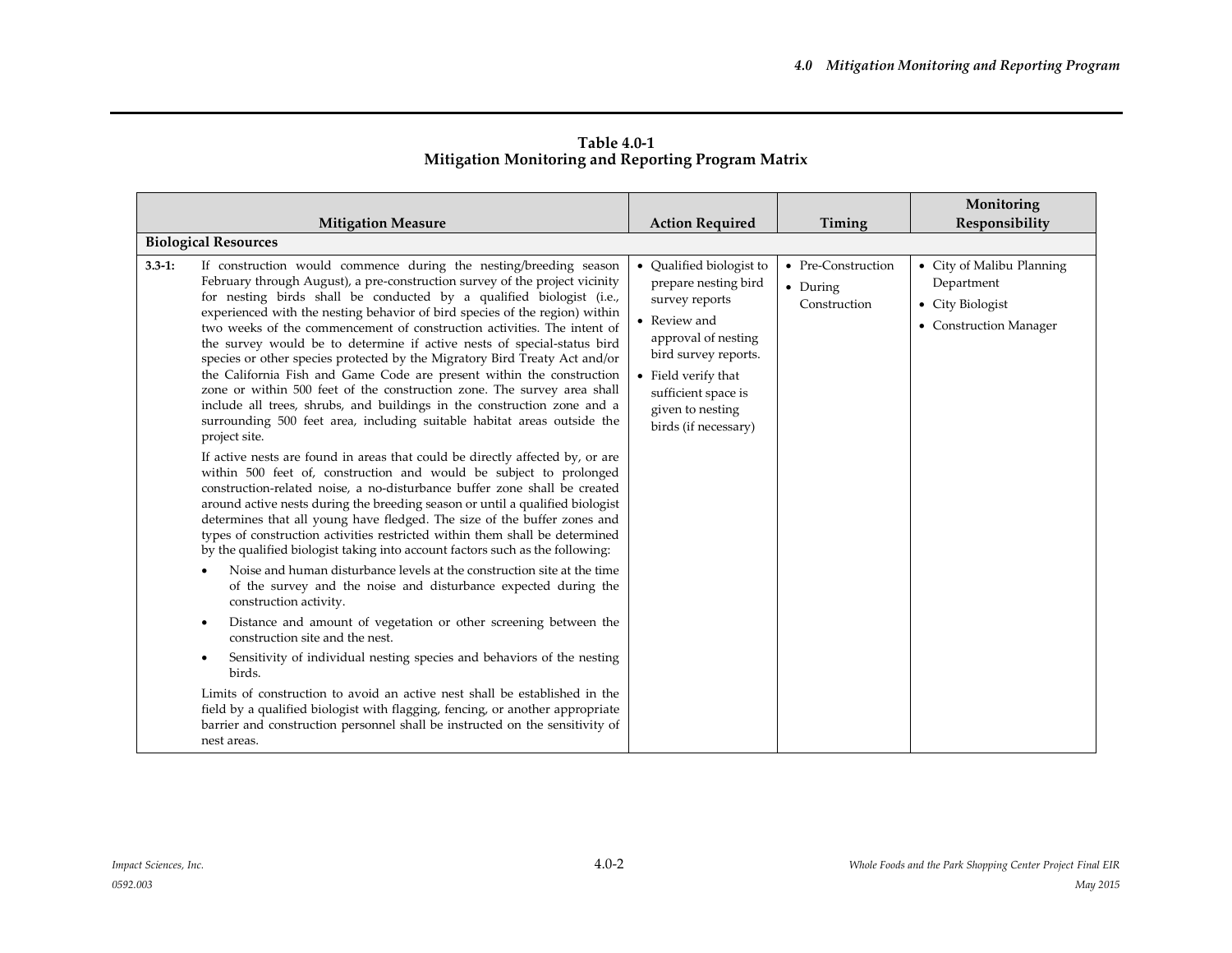|            | <b>Mitigation Measure</b>                                                                                                                                                                                                                                                                                                                                                                                                                                                                                                                                                                                                                                                                                                                                                                                                                                                                                                                                                                                                                                                             | <b>Action Required</b>                                                                                                                                                                                                                 | Timing                                                                                                           | Monitoring<br>Responsibility                                |
|------------|---------------------------------------------------------------------------------------------------------------------------------------------------------------------------------------------------------------------------------------------------------------------------------------------------------------------------------------------------------------------------------------------------------------------------------------------------------------------------------------------------------------------------------------------------------------------------------------------------------------------------------------------------------------------------------------------------------------------------------------------------------------------------------------------------------------------------------------------------------------------------------------------------------------------------------------------------------------------------------------------------------------------------------------------------------------------------------------|----------------------------------------------------------------------------------------------------------------------------------------------------------------------------------------------------------------------------------------|------------------------------------------------------------------------------------------------------------------|-------------------------------------------------------------|
|            | <b>Biological Resources (continued)</b>                                                                                                                                                                                                                                                                                                                                                                                                                                                                                                                                                                                                                                                                                                                                                                                                                                                                                                                                                                                                                                               |                                                                                                                                                                                                                                        |                                                                                                                  |                                                             |
| $3.3 - 1:$ | (continued)<br>LUP Policy 6.23 requires exterior lighting to be low intensity and shielded.<br>As discussed in Section 3.1 Aesthetics, it is anticipated that prior to project<br>entitlement and buildout the City will have adopted a citywide lighting<br>ordinance. As a new project, all lighting for the proposed project would be<br>required to meet the standards in the City's General Plan, MMC Title 17,<br>LIP Sections 4.6.2 and 6.5(G) and the adopted citywide lighting ordinance.<br>In addition, uplighting in landscaping or elsewhere on-site shall be<br>prohibited. The combination of low wattage and shielding would reduce<br>potential impacts to nesting birds to less than significant levels.                                                                                                                                                                                                                                                                                                                                                            |                                                                                                                                                                                                                                        |                                                                                                                  |                                                             |
| $3.3 - 2:$ | The project applicant shall ensure the requirements of LIP Section 5.6.2 are<br>met through the preparation of a monitoring plan. The applicant (or<br>designee) shall be responsible for preparation of annual monitoring reports<br>on the replacement trees. The monitoring report shall include<br>measurements of replacement trees (i.e., DBH, approximate height and<br>canopy width) and the relative health, including noting any damage from<br>fire, insects, and disease, or other vectors affecting health. If at any time,<br>within the monitoring period the health of a replacement tree begins to<br>decline beyond recovery, that tree shall be replaced in kind with a healthy<br>tree.<br>Monitoring reports shall be provided to the City annually and at the<br>conclusion of the 10-year monitoring period documenting the success or<br>failure of the mitigation. If performance standards are not met by the end of<br>10 years, at the discretion of the City Planning Department the monitoring<br>period shall be extended until the standards are met. | Qualified biologist to<br>prepare annual<br>replacement tree<br>monitoring reports<br>• Review and<br>approval of<br>replacement tree<br>planting plan<br>• Review and<br>approval of annual<br>replacement tree<br>monitoring reports | • Prior to issuance<br>of grading permit<br>and coastal<br>development<br>permit<br>- Annually for $10$<br>years | • City of Malibu Planning<br>Department<br>• City Biologist |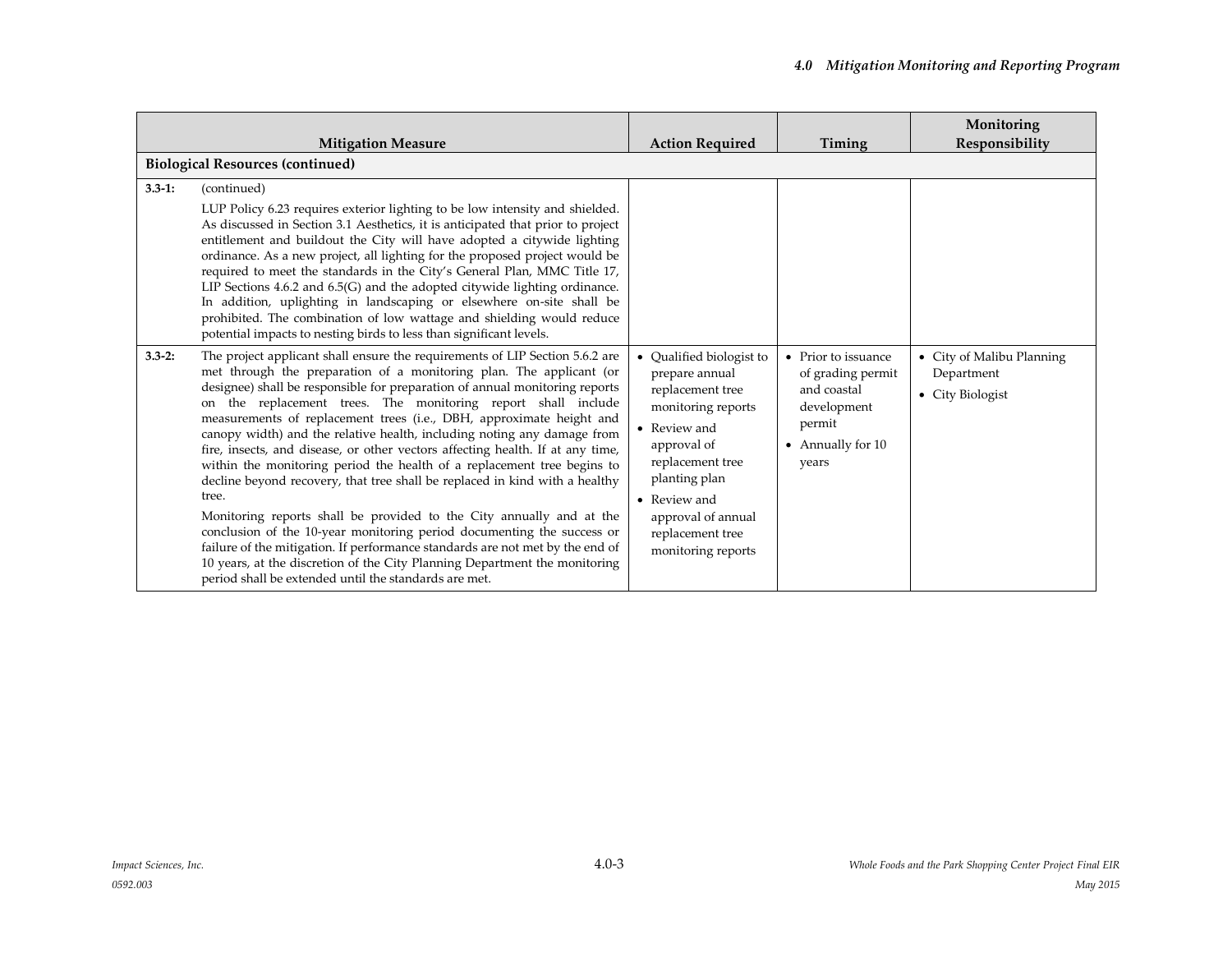|                                                                                                                                                                                                                                                                                                                                                                                                                                                                                                                                                                                                                                                                                                                                                                                                                                                                                                                                                                                                                                                                                                                                                                                                                                                                                                                                                                                                                                                                                                                                                                                                                                                                                                                                                                                                                                                                                                                                                                                                                                                                                                                                                                                                                                                                                                                                                                                                                                                                                                                                                                                                                                                                                                                             |                                                                                                                                                                                                                                                                                                                                                                                                                                                                                                                                                                                                                                                                               |                                                | Monitoring                                                                                   |
|-----------------------------------------------------------------------------------------------------------------------------------------------------------------------------------------------------------------------------------------------------------------------------------------------------------------------------------------------------------------------------------------------------------------------------------------------------------------------------------------------------------------------------------------------------------------------------------------------------------------------------------------------------------------------------------------------------------------------------------------------------------------------------------------------------------------------------------------------------------------------------------------------------------------------------------------------------------------------------------------------------------------------------------------------------------------------------------------------------------------------------------------------------------------------------------------------------------------------------------------------------------------------------------------------------------------------------------------------------------------------------------------------------------------------------------------------------------------------------------------------------------------------------------------------------------------------------------------------------------------------------------------------------------------------------------------------------------------------------------------------------------------------------------------------------------------------------------------------------------------------------------------------------------------------------------------------------------------------------------------------------------------------------------------------------------------------------------------------------------------------------------------------------------------------------------------------------------------------------------------------------------------------------------------------------------------------------------------------------------------------------------------------------------------------------------------------------------------------------------------------------------------------------------------------------------------------------------------------------------------------------------------------------------------------------------------------------------------------------|-------------------------------------------------------------------------------------------------------------------------------------------------------------------------------------------------------------------------------------------------------------------------------------------------------------------------------------------------------------------------------------------------------------------------------------------------------------------------------------------------------------------------------------------------------------------------------------------------------------------------------------------------------------------------------|------------------------------------------------|----------------------------------------------------------------------------------------------|
| <b>Mitigation Measure</b>                                                                                                                                                                                                                                                                                                                                                                                                                                                                                                                                                                                                                                                                                                                                                                                                                                                                                                                                                                                                                                                                                                                                                                                                                                                                                                                                                                                                                                                                                                                                                                                                                                                                                                                                                                                                                                                                                                                                                                                                                                                                                                                                                                                                                                                                                                                                                                                                                                                                                                                                                                                                                                                                                                   | <b>Action Required</b>                                                                                                                                                                                                                                                                                                                                                                                                                                                                                                                                                                                                                                                        | Timing                                         | Responsibility                                                                               |
| <b>Cultural Resources</b>                                                                                                                                                                                                                                                                                                                                                                                                                                                                                                                                                                                                                                                                                                                                                                                                                                                                                                                                                                                                                                                                                                                                                                                                                                                                                                                                                                                                                                                                                                                                                                                                                                                                                                                                                                                                                                                                                                                                                                                                                                                                                                                                                                                                                                                                                                                                                                                                                                                                                                                                                                                                                                                                                                   |                                                                                                                                                                                                                                                                                                                                                                                                                                                                                                                                                                                                                                                                               |                                                |                                                                                              |
| 3.4.1:<br>The services of an archaeologist shall be secured by contacting the Center<br>for Public Archaeology - Cal State University Fullerton, or an archaeologist<br>who meets the Secretary of the Interior's guidelines and is listed in the<br>Register of Professional Archaeologists, who shall be present to monitor all<br>ground-disturbing activities associated with the Project.<br>Prior to initiation of ground-disturbing activities, the Project Archaeologist<br>shall conduct a brief awareness training session for the benefit of all<br>construction workers and supervisory personnel. The training, which could<br>be held in conjunction with the Project's initial on-site safety meeting and<br>paleontological resources training, shall explain the importance of and legal<br>basis for the protection of significant archaeological resources.<br>In the event that archaeological resources are exposed during ground-<br>disturbing activities, work in the immediate vicinity of the find shall stop<br>until the Project Archaeologist can evaluate the significance of the find.<br>Construction activities may continue in other areas.<br>If the discovered cultural materials are prehistoric in nature or include<br>Native American remains, the Project Archaeologist shall arrange for a<br>Native American monitor to be retained to assist in the identification of the<br>resources or human remains. The Native American monitor shall be<br>retained from a list of suitable candidates from the Native American<br>Heritage Commission.<br>The Archaeologist shall assess the discovered material(s) and prepare a<br>survey, study, or report evaluating the impact. The Archaeologist's survey,<br>study, or report shall contain a recommendation(s), if necessary, for the<br>preservation, conservation, or relocation of the resource. The applicant shall<br>comply with the recommendations of the evaluating Archaeologist, as<br>contained in the survey, study, or report. Project development activities<br>may resume once copies of the archaeological survey, study or report are<br>submitted to:<br>South Central Coastal Information Center<br>Department of Anthropology<br>McCarthy Hall 477<br>CSU Fullerton<br>800 North State College Boulevard<br>Fullerton, CA 92834<br>Prior to the issuance of any building permit, the Applicant shall submit a<br>letter to the case file indicating what, if any, archaeological reports have<br>been submitted, or a statement indicating that no material was discovered.<br>A covenant and agreement binding the Applicant to this condition shall be<br>recorded prior to issuance of a grading permit. | • Confirm measure is<br>incorporated into<br>project<br>specifications.<br>• Confirm that any<br>cultural resources<br>uncovered during<br>construction are<br>treated in<br>accordance with<br>recommendations<br>from archaeologist<br>and Native<br>American cultural<br>monitor.<br>• Confirm that any<br>cultural resource<br>whose treatment is<br>under dispute is<br>treated in<br>accordance with the<br>recommendations of<br>the Native American<br>Heritage<br>Commission.<br>• Confirm that any<br>human remains are<br>uncovered during<br>construction are<br>handled in<br>accordance with<br>applicable<br>regulations, as<br>proscribed in this<br>measure. | • Pre-Construction<br>• During<br>Construction | • City of Malibu Planning<br>Department<br>• Project Archaeologist<br>• Construction Manager |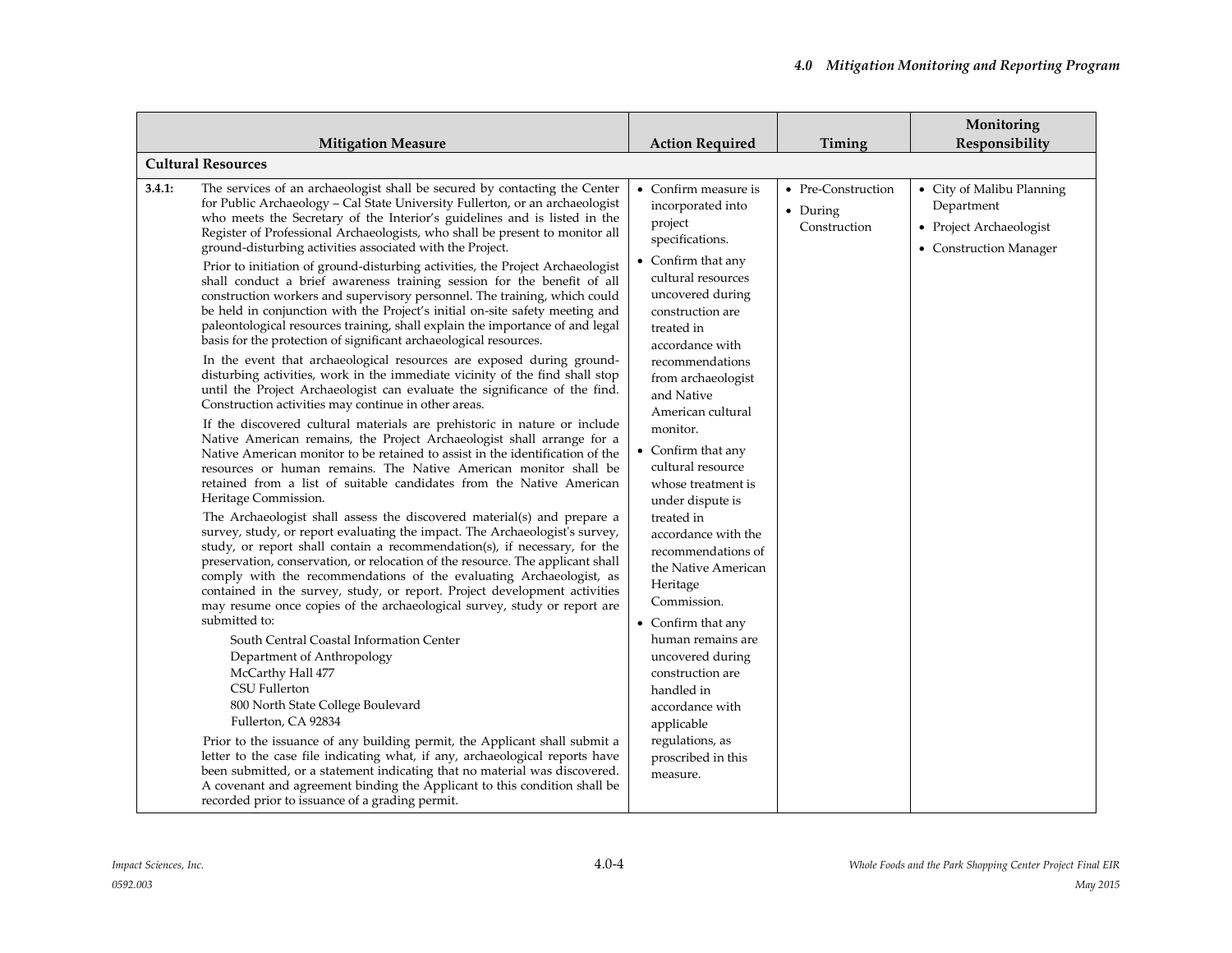|            | <b>Mitigation Measure</b>                                                                                                                                                                                                                                                                                                                                                                                                                                                                                                                                                                                                                                                                                                                                                                                                                                                                                                                                                                                                                                                                                                                                                                                        | <b>Action Required</b>                                                                                                                                                                                                                                                                                                                                                                                                                                                                   | Timing                                         | Monitoring<br>Responsibility                                                                  |
|------------|------------------------------------------------------------------------------------------------------------------------------------------------------------------------------------------------------------------------------------------------------------------------------------------------------------------------------------------------------------------------------------------------------------------------------------------------------------------------------------------------------------------------------------------------------------------------------------------------------------------------------------------------------------------------------------------------------------------------------------------------------------------------------------------------------------------------------------------------------------------------------------------------------------------------------------------------------------------------------------------------------------------------------------------------------------------------------------------------------------------------------------------------------------------------------------------------------------------|------------------------------------------------------------------------------------------------------------------------------------------------------------------------------------------------------------------------------------------------------------------------------------------------------------------------------------------------------------------------------------------------------------------------------------------------------------------------------------------|------------------------------------------------|-----------------------------------------------------------------------------------------------|
|            | <b>Cultural Resources (continued)</b>                                                                                                                                                                                                                                                                                                                                                                                                                                                                                                                                                                                                                                                                                                                                                                                                                                                                                                                                                                                                                                                                                                                                                                            |                                                                                                                                                                                                                                                                                                                                                                                                                                                                                          |                                                |                                                                                               |
| $3.4 - 2:$ | All excavations and grading activities into the older Quaternary alluvium<br>and/or Sespe Formation, or below a depth of 5 feet, shall be monitored by a<br>qualified paleontologist. The on-site monitor shall be equipped and<br>permitted to salvage fossils and samples of sediments as they are<br>unearthed. If unearthed paleontological resources determined to be<br>significant by the on-site paleontologist are discovered during project<br>construction activities, all work should halt within 50 feet of the find until it<br>can be fully evaluated and excavated by a qualified paleontologist.<br>Recovered specimens shall be prepared to a point of identification and<br>permanent preservation, including washing of sediments to recover small<br>invertebrates and vertebrates. Specimens shall be curated into a<br>professional, accredited museum repository with permanent retrievable<br>storage.<br>A report of findings, with an appended itemized inventory of specimens,<br>shall be prepared and submitted to the City. The report and inventory,<br>when submitted to the City, shall signify completion of the program to<br>mitigate impacts on paleontological resources. | $\bullet$ Confirm that<br>measure is<br>incorporated into<br>project<br>specifications.<br>• Verify that monitor<br>has resources<br>necessary to salvage<br>fossils and sample<br>sediments as they<br>are unearthed.<br>• Confirm that any<br>specimens<br>uncovered during<br>construction are<br>curated into a<br>museum repository<br>meeting the<br>requirements<br>stipulated in the<br>measure.<br>• Confirm receipt of<br>report of findings<br>and inventory of<br>specimens. | • Pre-construction<br>• During<br>Construction | • City of Malibu Planning<br>Department<br>• Project Paleontologist<br>• Construction Manager |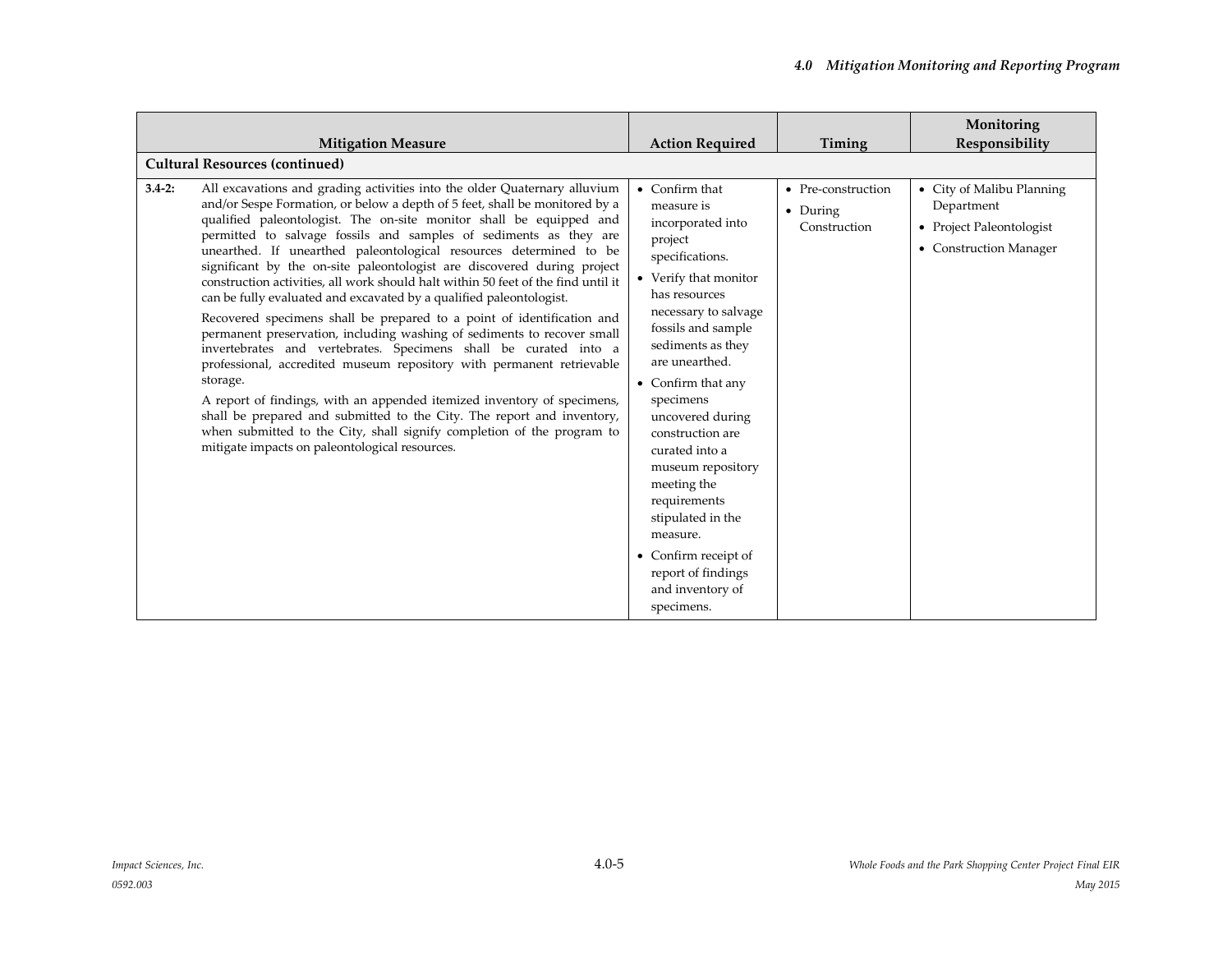|            | <b>Mitigation Measure</b>                                                                                                                                                                                                                                                                                                                                                                                                                                                                                                                                                                                                                                                                                                                                                                                                                                                                                                                                                                                                                                                                                                                                                                                                                                                                                                                                                                                                                                                                                                                                                                                                                                             | <b>Action Required</b>                                                                                                                                                                                                                                         | Timing                                         | Monitoring<br>Responsibility                                                                 |  |
|------------|-----------------------------------------------------------------------------------------------------------------------------------------------------------------------------------------------------------------------------------------------------------------------------------------------------------------------------------------------------------------------------------------------------------------------------------------------------------------------------------------------------------------------------------------------------------------------------------------------------------------------------------------------------------------------------------------------------------------------------------------------------------------------------------------------------------------------------------------------------------------------------------------------------------------------------------------------------------------------------------------------------------------------------------------------------------------------------------------------------------------------------------------------------------------------------------------------------------------------------------------------------------------------------------------------------------------------------------------------------------------------------------------------------------------------------------------------------------------------------------------------------------------------------------------------------------------------------------------------------------------------------------------------------------------------|----------------------------------------------------------------------------------------------------------------------------------------------------------------------------------------------------------------------------------------------------------------|------------------------------------------------|----------------------------------------------------------------------------------------------|--|
|            | <b>Cultural Resources (continued)</b>                                                                                                                                                                                                                                                                                                                                                                                                                                                                                                                                                                                                                                                                                                                                                                                                                                                                                                                                                                                                                                                                                                                                                                                                                                                                                                                                                                                                                                                                                                                                                                                                                                 |                                                                                                                                                                                                                                                                |                                                |                                                                                              |  |
| $3.4 - 3:$ | If human remains are encountered during excavation and grading activities<br>within the project site, the contractor shall stop such activities. In the event<br>of accidental discovery or recognition of any human remains there shall be<br>no further excavation or disturbance of the subject site or any nearby areas<br>reasonably suspected to overlie adjacent human remains and the following<br>steps shall be taken:<br>The coroner of the City in which the remains are discovered must be<br>contacted to determine that no investigation of the cause of death is<br>required; and,<br>If the remains are of Native American origin, either of the following<br>$\bullet$<br>steps shall be taken:<br>The coroner should contact the Native American Heritage<br>Commission in order to ascertain the proper descendants from the<br>deceased individual. The coroner should make a recommendation to<br>the landowner or the person responsible for the excavation work, for<br>means of treating or disposing of, with appropriate dignity, the<br>human remains and any associated grave goods, which may include<br>obtaining a qualified archaeologist or team of archaeologists to<br>properly excavate the human remains.<br>Implementing or local agencies or authorized representatives should<br>retain a Native American monitor, and an archaeologist, if<br>recommended by the Native American monitor, and rebury the<br>Native American human remains and any associated grave goods,<br>with appropriate dignity, on the property and in a location that is not<br>subject to further subsurface disturbance when any of the following | • Confirm measure is<br>incorporated into<br>project<br>specifications.<br>• Confirm that any<br>human remains are<br>uncovered during<br>construction are<br>handled in<br>accordance with<br>applicable<br>regulations, as<br>proscribed in this<br>measure. | • Pre-Construction<br>• During<br>Construction | • City of Malibu Planning<br>Department<br>• Project Archaeologist<br>• Construction Manager |  |
|            | conditions occurs:<br>The Native American Heritage Commission is unable to identify<br>٠<br>a descendent.                                                                                                                                                                                                                                                                                                                                                                                                                                                                                                                                                                                                                                                                                                                                                                                                                                                                                                                                                                                                                                                                                                                                                                                                                                                                                                                                                                                                                                                                                                                                                             |                                                                                                                                                                                                                                                                |                                                |                                                                                              |  |
|            | The descendant identified fails to make a recommendation.<br>$\bullet$                                                                                                                                                                                                                                                                                                                                                                                                                                                                                                                                                                                                                                                                                                                                                                                                                                                                                                                                                                                                                                                                                                                                                                                                                                                                                                                                                                                                                                                                                                                                                                                                |                                                                                                                                                                                                                                                                |                                                |                                                                                              |  |
|            | The implementing agency or its authorized representative rejects<br>$\bullet$<br>the recommendation of the descendant, and the mediation by the<br>Native American Heritage Commission fails to provide measures<br>acceptable to the landowner.                                                                                                                                                                                                                                                                                                                                                                                                                                                                                                                                                                                                                                                                                                                                                                                                                                                                                                                                                                                                                                                                                                                                                                                                                                                                                                                                                                                                                      |                                                                                                                                                                                                                                                                |                                                |                                                                                              |  |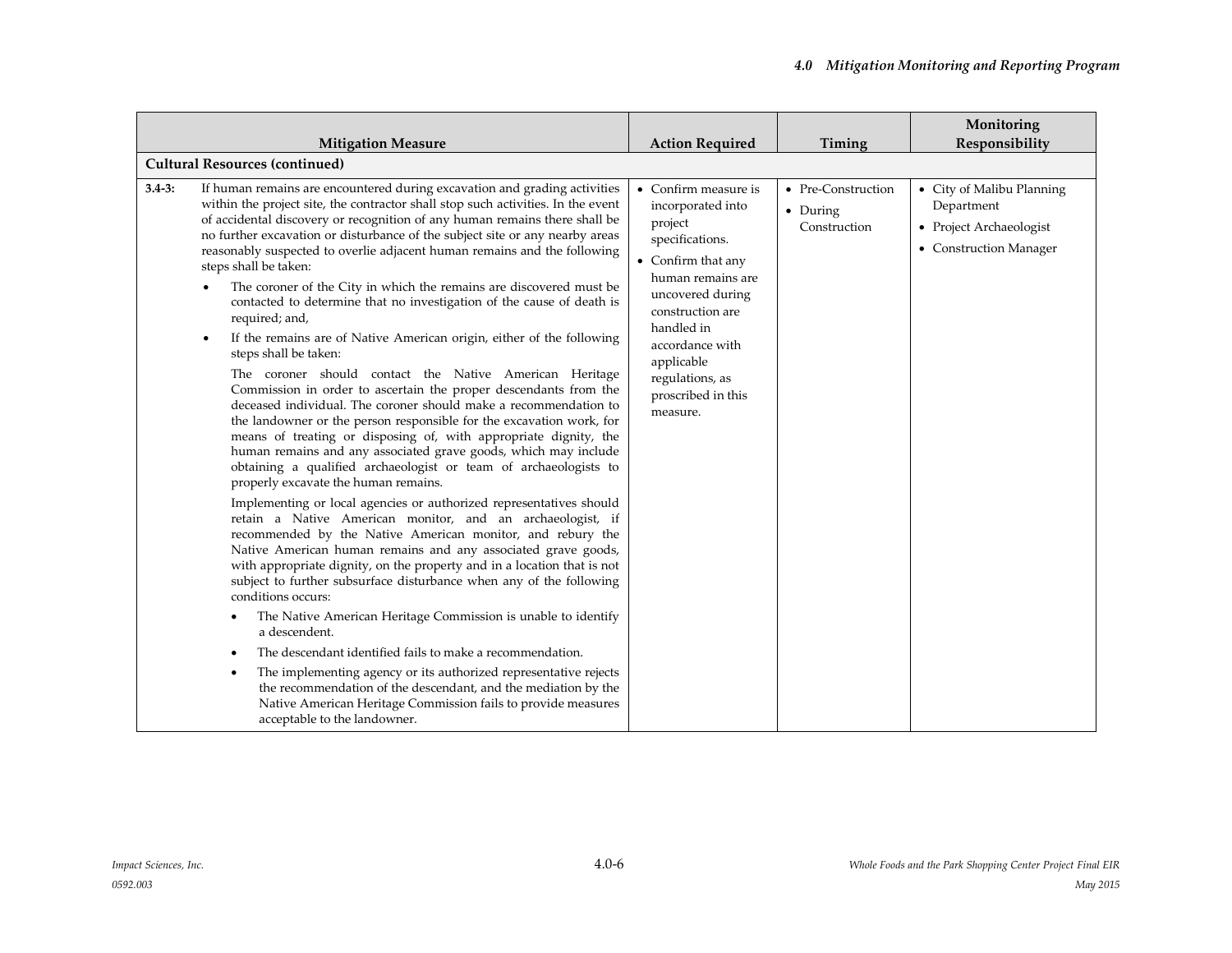|            | <b>Mitigation Measure</b>                                                                                                                                                                                                                                                                                                                                                                                                                                                                                          | <b>Action Required</b>                                                                                                                                | Timing                                                     | Monitoring<br>Responsibility                                                                 |
|------------|--------------------------------------------------------------------------------------------------------------------------------------------------------------------------------------------------------------------------------------------------------------------------------------------------------------------------------------------------------------------------------------------------------------------------------------------------------------------------------------------------------------------|-------------------------------------------------------------------------------------------------------------------------------------------------------|------------------------------------------------------------|----------------------------------------------------------------------------------------------|
|            | <b>Geology and Soils</b>                                                                                                                                                                                                                                                                                                                                                                                                                                                                                           |                                                                                                                                                       |                                                            |                                                                                              |
| $3.5 - 1:$ | Prior to project approval, the project applicant shall submit for review and<br>approval by the City of Malibu Building Department detailed plans to<br>address potential liquefaction hazards. These plans shall reduce<br>liquefaction hazards through one of the following methods:<br>The proposed structures may be supported on friction piles extending<br>through the potentially liquefiable sands. The friction piles may be<br>designed in two ways.                                                    | • Confirm design and<br>project specifications<br>incorporate the<br>recommendations in<br>the geotechnical<br>reports for the<br>Project and Section | • Design<br>• Pre-Construction<br>• During<br>Construction | • City of Malibu Building<br>Department Public Works<br>Department<br>• Construction Manager |
| Option 1:  | The minimum friction pile diameter is 24 inches. Friction piles should<br>extend into the non-liquefiable alluvium a minimum of 10 feet, which is<br>found at a depth of 30 feet. The friction piles may be proportioned using<br>skin friction value of 500 pounds per square foot. All friction piles shall be<br>designed to resist a creep force of 1,000 pounds per lineal foot for each foot<br>of shaft exposed to the liquefiable sands above 30 feet.                                                     | 300 of the Standard<br>Specifications for<br>Public Works<br>Construction and<br>Regional<br>Supplemental<br>Amendments.                              |                                                            |                                                                                              |
|            | Lateral loads may be resisted by friction at the base of the conventional<br>foundations and by passive resistance within the compacted fill. A<br>coefficient of friction of 0.4 may be used between the foundations and the<br>alluvium. The passive resistance may be assumed to act as a fluid with a<br>density of 500 pounds per cubic foot. A maximum passive earth pressure of<br>2,000 pounds per square foot may be assumed. For isolated poles, the<br>allowable passive earth pressure may be doubled. | • Verify that site<br>preparation and<br>earthwork is done as<br>required in<br>specifications.                                                       |                                                            |                                                                                              |
|            | Buried utilities and parking areas would still be affected by liquefaction.<br>Appropriate measures such as flexible connections resistant to earthquake<br>damage and shutoff valves should be considered.                                                                                                                                                                                                                                                                                                        |                                                                                                                                                       |                                                            |                                                                                              |
| Option 2:  |                                                                                                                                                                                                                                                                                                                                                                                                                                                                                                                    |                                                                                                                                                       |                                                            |                                                                                              |
|            | The minimum continuous footing size is 12 inches wide and 24 inches deep<br>into the compacted fill, measured from the lowest adjacent grade.<br>Continuous footings may be proportioned, using a bearing value of 1,500<br>pounds per square foot. Column footings placed into the compacted fill<br>may be proportioned, using a bearing value of 2,000 pounds per square<br>foot, and shall be a minimum of 2 feet in width and 24 inches deep, below<br>the lowest adjacent grade.                             |                                                                                                                                                       |                                                            |                                                                                              |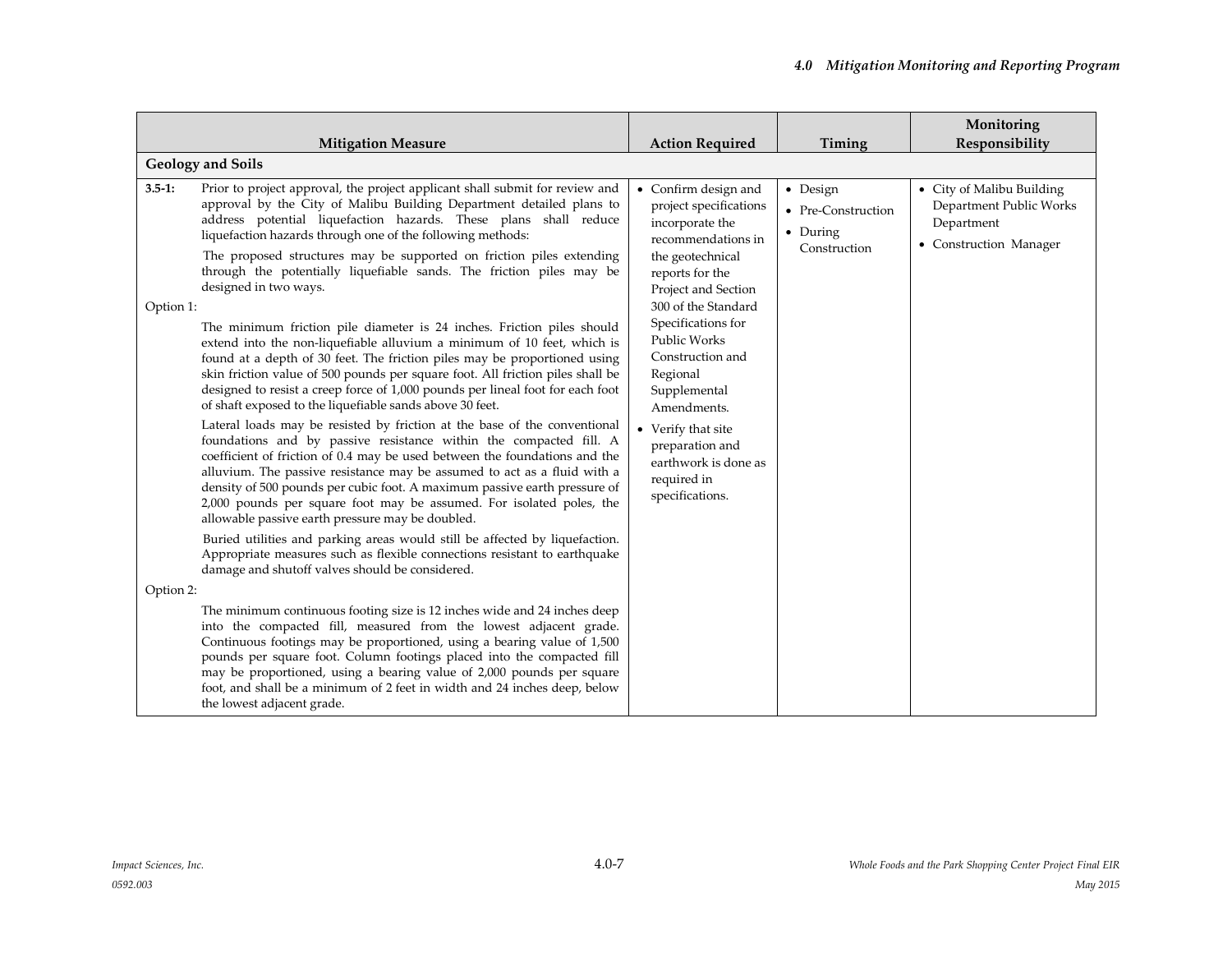|            |                                                                                                                                                                                                                                                                                                                                                                                                                                                                                                                                                                                                                                                                                                                                                                                                                                                                                                                                                                                                                                                                                                                                                                                                                                                                                                                                                                                                                                                                                                      |                                                                                                                                                                                                                                                   |                                                                                 | Monitoring                                                            |
|------------|------------------------------------------------------------------------------------------------------------------------------------------------------------------------------------------------------------------------------------------------------------------------------------------------------------------------------------------------------------------------------------------------------------------------------------------------------------------------------------------------------------------------------------------------------------------------------------------------------------------------------------------------------------------------------------------------------------------------------------------------------------------------------------------------------------------------------------------------------------------------------------------------------------------------------------------------------------------------------------------------------------------------------------------------------------------------------------------------------------------------------------------------------------------------------------------------------------------------------------------------------------------------------------------------------------------------------------------------------------------------------------------------------------------------------------------------------------------------------------------------------|---------------------------------------------------------------------------------------------------------------------------------------------------------------------------------------------------------------------------------------------------|---------------------------------------------------------------------------------|-----------------------------------------------------------------------|
|            | <b>Mitigation Measure</b>                                                                                                                                                                                                                                                                                                                                                                                                                                                                                                                                                                                                                                                                                                                                                                                                                                                                                                                                                                                                                                                                                                                                                                                                                                                                                                                                                                                                                                                                            | <b>Action Required</b>                                                                                                                                                                                                                            | Timing                                                                          | Responsibility                                                        |
|            | Geology and Soils (continued)                                                                                                                                                                                                                                                                                                                                                                                                                                                                                                                                                                                                                                                                                                                                                                                                                                                                                                                                                                                                                                                                                                                                                                                                                                                                                                                                                                                                                                                                        |                                                                                                                                                                                                                                                   |                                                                                 |                                                                       |
| $3.5 - 1:$ | (continued)<br>The bearing values given above are net bearing values; the weight of<br>concrete below grade may be neglected. These bearing values may be<br>increased by one-third for temporary loads, such as, wind and seismic<br>forces.<br>All footing excavation depths shall be measured from the lowest adjacent<br>grade of recommended bearing material. Footing depths shall not be<br>measured from any proposed elevations or grades. Any foundation<br>excavations that are not the recommended depth into the recommended<br>bearing materials will not be acceptable.<br>Lateral loads may be resisted by friction at the base of the conventional<br>foundations and by passive resistance within the compacted fill. A<br>coefficient of friction of 0.4 may be used between the foundations and the<br>alluvium. The passive resistance may be assumed to act as a fluid with a<br>density of 300 pounds per cubic foot. A maximum passive earth pressure of<br>2,000 pounds per square foot may be assumed. For isolated poles, the<br>allowable passive earth pressure may be doubled.<br>The liquefaction hazard may be mitigated by in place treatment of the<br>liquefiable sands to reduce the liquefaction potential. In place densification<br>of the material may be accomplished with Vibro-Compaction or Stone<br>Column densification. Shallow foundations may be utilized provided that<br>the liquefaction potential is reduced to an acceptable level. Additional |                                                                                                                                                                                                                                                   |                                                                                 |                                                                       |
|            | testing following the treatment shall verify the results of the densification                                                                                                                                                                                                                                                                                                                                                                                                                                                                                                                                                                                                                                                                                                                                                                                                                                                                                                                                                                                                                                                                                                                                                                                                                                                                                                                                                                                                                        |                                                                                                                                                                                                                                                   |                                                                                 |                                                                       |
| $3.8-1:$   | <b>Hydrology and Water Quality</b><br>Prior to issuance of any building or grading permit or Certificate of<br>Occupancy, the project proponent shall submit proof of compliance with all<br>requirements of the National Pollutant Discharge Elimination System<br>(NPDES) General Permit, including the submittal of an Erosion and<br>Sediment Control Plan (MS4 Permit Section VI.D.8.h.ii) for approval.                                                                                                                                                                                                                                                                                                                                                                                                                                                                                                                                                                                                                                                                                                                                                                                                                                                                                                                                                                                                                                                                                        | • Confirm design and<br>project specifications<br>incorporate<br>requirements of the<br>NPDES permit.<br>• Verify that<br>construction<br>activities comply<br>with the SWPPP and<br>state General<br><b>Construction Permit</b><br>requirements. | • Pre-Construction<br>• During<br>Construction<br>• During Project<br>Operation | • City of Malibu Public<br>Works Department<br>• Construction Manager |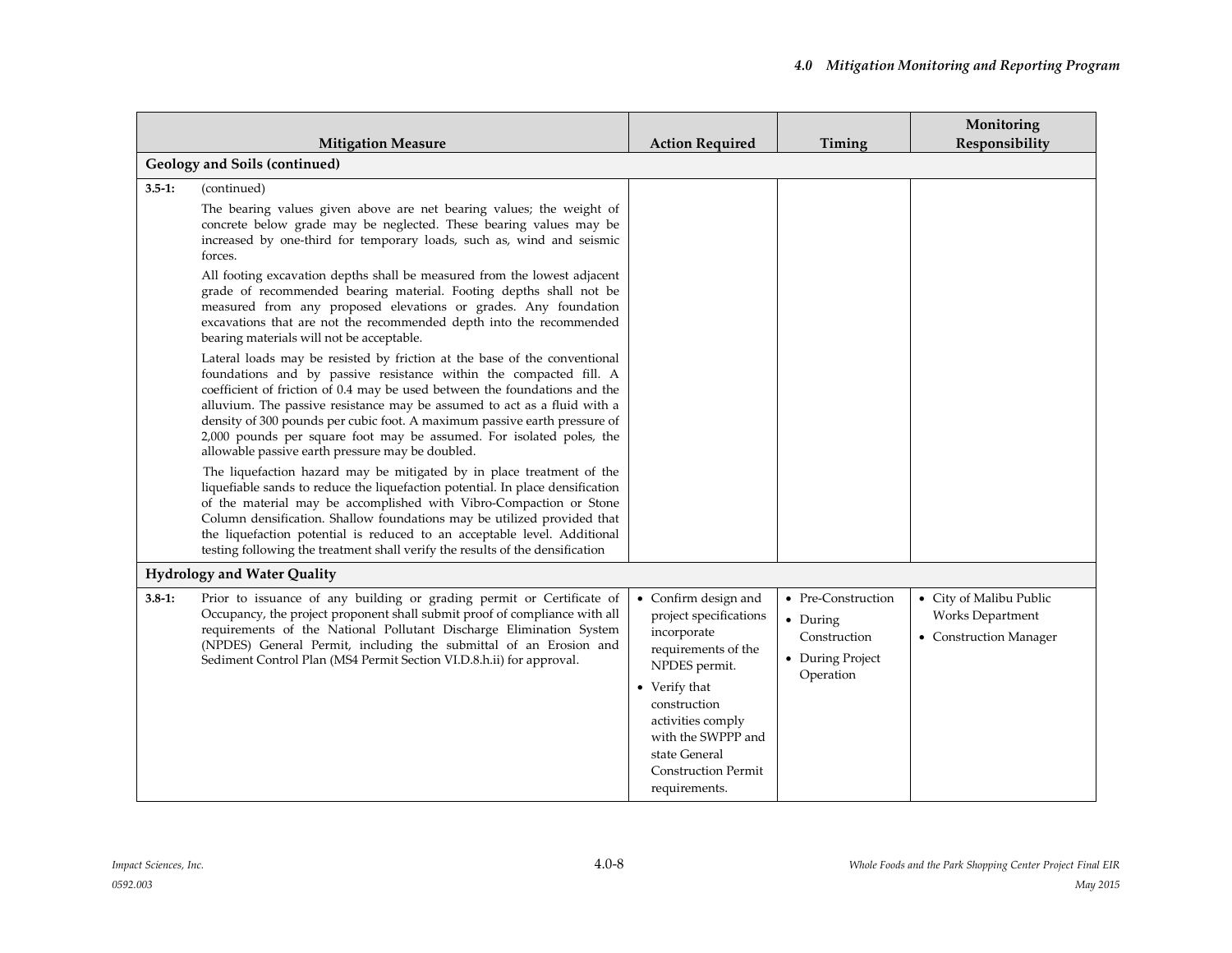| <b>Mitigation Measure</b>                                                                                                                                                                                                                                                                                                                                                                                                                                                                                                                                                                                                                                                                                                                                                                                                                                                                                                                                                                                                                                                                                                                                                                                                                                                                                                                                                                                                                                                                                                                                                                                                                                                                                                                                                                                                                                                                                                                                                                                                                                                                                                                                                                                                                                                                                                                                                                                                                                                                                                                                                                                                                                                                                                                           | <b>Action Required</b>                                                                                                                                                                                                                                   | Timing                                                                          | Monitoring<br>Responsibility                                          |
|-----------------------------------------------------------------------------------------------------------------------------------------------------------------------------------------------------------------------------------------------------------------------------------------------------------------------------------------------------------------------------------------------------------------------------------------------------------------------------------------------------------------------------------------------------------------------------------------------------------------------------------------------------------------------------------------------------------------------------------------------------------------------------------------------------------------------------------------------------------------------------------------------------------------------------------------------------------------------------------------------------------------------------------------------------------------------------------------------------------------------------------------------------------------------------------------------------------------------------------------------------------------------------------------------------------------------------------------------------------------------------------------------------------------------------------------------------------------------------------------------------------------------------------------------------------------------------------------------------------------------------------------------------------------------------------------------------------------------------------------------------------------------------------------------------------------------------------------------------------------------------------------------------------------------------------------------------------------------------------------------------------------------------------------------------------------------------------------------------------------------------------------------------------------------------------------------------------------------------------------------------------------------------------------------------------------------------------------------------------------------------------------------------------------------------------------------------------------------------------------------------------------------------------------------------------------------------------------------------------------------------------------------------------------------------------------------------------------------------------------------------|----------------------------------------------------------------------------------------------------------------------------------------------------------------------------------------------------------------------------------------------------------|---------------------------------------------------------------------------------|-----------------------------------------------------------------------|
| Hydrology and Water Quality (continued)                                                                                                                                                                                                                                                                                                                                                                                                                                                                                                                                                                                                                                                                                                                                                                                                                                                                                                                                                                                                                                                                                                                                                                                                                                                                                                                                                                                                                                                                                                                                                                                                                                                                                                                                                                                                                                                                                                                                                                                                                                                                                                                                                                                                                                                                                                                                                                                                                                                                                                                                                                                                                                                                                                             |                                                                                                                                                                                                                                                          |                                                                                 |                                                                       |
|                                                                                                                                                                                                                                                                                                                                                                                                                                                                                                                                                                                                                                                                                                                                                                                                                                                                                                                                                                                                                                                                                                                                                                                                                                                                                                                                                                                                                                                                                                                                                                                                                                                                                                                                                                                                                                                                                                                                                                                                                                                                                                                                                                                                                                                                                                                                                                                                                                                                                                                                                                                                                                                                                                                                                     |                                                                                                                                                                                                                                                          |                                                                                 |                                                                       |
| Prior to issuance of any building or grading permits, the project proponent<br>$3.8 - 2:$<br>must submit, to the City, and receive final approval of a Water Quality<br>Mitigation Plan (WQMP). The WQMP shall be supported by a final<br>hydrology and hydraulic study that identifies all contributory runoff areas<br>on the property and shall substantially conform to the submitted concept<br>grading and drainage plan. The WQMP shall meet all the requirements of<br>the City's current Municipal Separate Stormwater Sewer System (MS4)<br>permit Section VI.D.7.c. The following elements shall be included within<br>the WQMP:<br>Site Design Best Management Practices (BMPs)<br>Source Control BMPs<br>Treatment Control BMPs that retains on-site the Stormwater Quality<br>Design Volume (SWQDv), or where it is technically infeasible to retain<br>on-site, the project shall bio-filtrate 1.5 times the SWQDv that is not<br>retained on-site. The SWQDv is defined as the greater of the 85 <sup>th</sup><br>percentile, 24-hour storm event or the 0.75-inch, 24-hour storm event.<br>Drainage Improvements<br>A plan for the maintenance and monitoring of the proposed treatment<br>BMPs for the expected life of the structure.<br>A copy of the WQMP shall be filed against the property to provide<br>constructive notice to future property owners of their obligation to<br>maintain the water quality measures installed during construction prior to<br>the issuance of grading or building permits.<br>The WQMP shall be submitted to Public Works and the fee applicable at<br>time of submittal for the review of the WQMP shall be paid prior to the<br>start of the technical review. The WQMP shall be approved prior to the<br>Public Works Department's approval of any permits. The Public Works<br>Department shall tentatively approve the plan and shall keep a copy on file<br>until the completion of the project. Once the project is completed, the Public<br>Works Department shall verify the installation of the BMPs. If there are<br>proposed revisions to the drainage system or treatment control BMPs, the<br>applicant shall submit the modification to the Public Works Department for<br>review and subsequent approval. Following the Public Works Department<br>final approval of the WQMP, the original signed and notarized document<br>shall be recorded with the County Recorder. A certified copy of the WQMP<br>shall be submitted to the Public Works Department prior to the issuance of<br>the Certificate of Occupancy.<br>The WQMP shall include a maintenance covenant; a report documenting<br>compliance shall be submitted to the City for review on an annual basis for | • Confirm design and<br>project specifications<br>incorporate<br>requirements of the<br>WQMP.<br>• Verify that<br>construction<br>activities comply<br>with the WQMP<br>requirements.<br>• Verify that<br>construction is in<br>compliance with<br>BMPs. | • Pre-Construction<br>• During<br>Construction<br>• During Project<br>Operation | • City of Malibu Public<br>Works Department<br>• Construction Manager |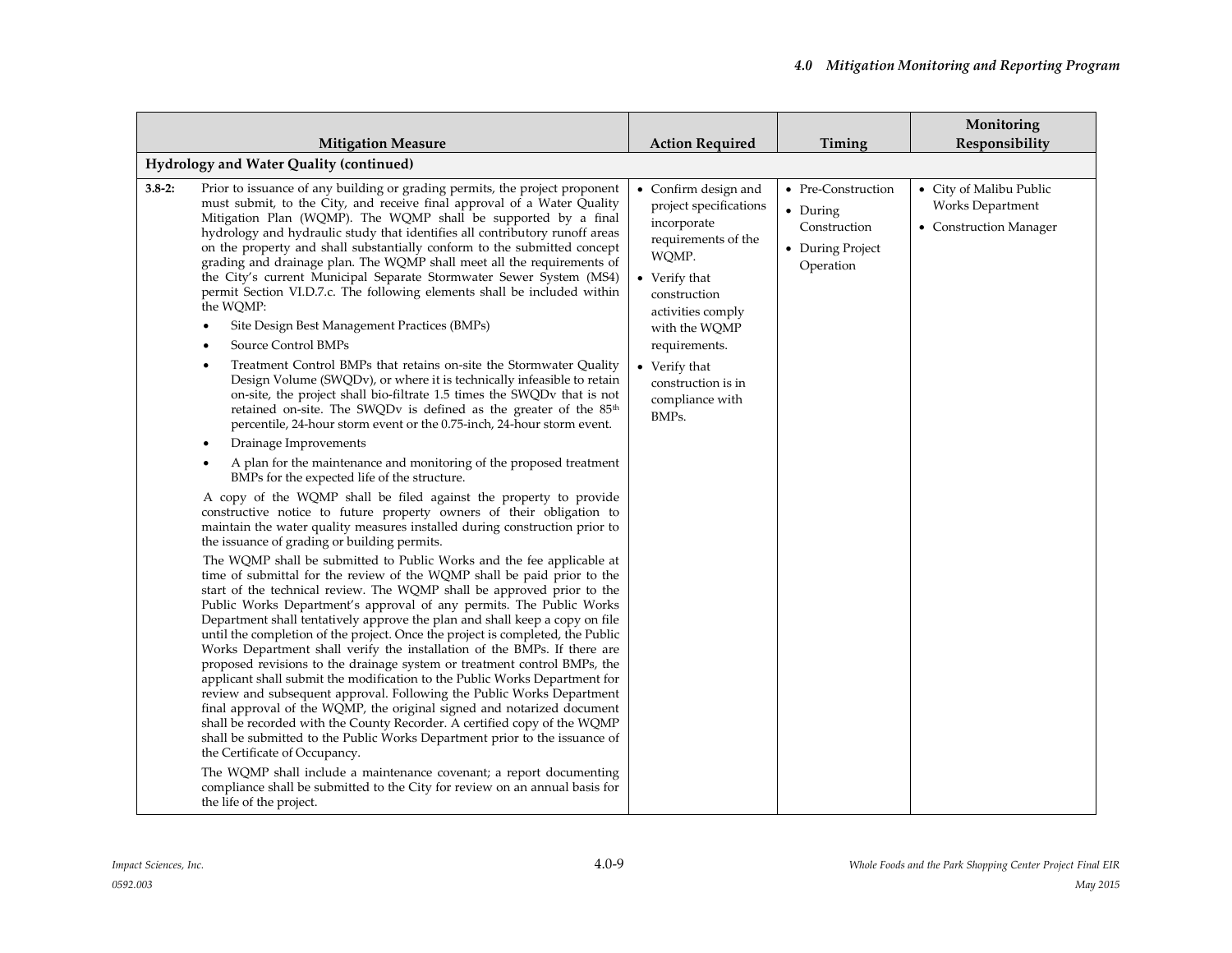|              | <b>Mitigation Measure</b>                                                                                                                                                                                                                                       | <b>Action Required</b>                                                                                                                                                                                           | Timing                                         | Monitoring<br>Responsibility                                          |
|--------------|-----------------------------------------------------------------------------------------------------------------------------------------------------------------------------------------------------------------------------------------------------------------|------------------------------------------------------------------------------------------------------------------------------------------------------------------------------------------------------------------|------------------------------------------------|-----------------------------------------------------------------------|
| <b>Noise</b> |                                                                                                                                                                                                                                                                 |                                                                                                                                                                                                                  |                                                |                                                                       |
| $3.10 - 1$   | All construction machinery and delivery trucks shall be maintained to the<br>highest level of performance, and shall be outfitted with all noise reduction<br>accessories, e.g., mufflers, enclosures, etc. that are offered by the equipment<br>manufacturers. | • Confirm design and<br>project specifications<br>incorporate<br>requirements of the<br>mitigation measure.<br>• Verify that<br>construction                                                                     | • Pre-Construction<br>• During<br>Construction | • City of Malibu Public<br>Works Department<br>• Construction Manager |
|              |                                                                                                                                                                                                                                                                 | activities comply<br>with mitigation<br>measure<br>requirements.                                                                                                                                                 |                                                |                                                                       |
| $3.10 - 2$   | The contractor and all subcontractors shall be knowledgeable about the<br>details of Chapter 8.24 NOISE of the Malibu Municipal Code, and shall<br>conform to its requirements at all times.                                                                    | • Confirm design and<br>project specifications<br>incorporate<br>requirements of the<br>mitigation measure.<br>• Verify that<br>construction<br>activities comply<br>with mitigation<br>measure<br>requirements. | • Pre-Construction<br>• During<br>Construction | • City of Malibu Public<br>Works Department<br>• Construction Manager |
| $3.10 - 3$   | Construction activities shall occur only during the hours permitted by the<br>Malibu Municipal Code - 7:00 AM until 7:00 PM on weekdays, and 8:00<br>AM until 5:00 PM on Saturdays. Construction activities are not permitted<br>on Sundays and holidays.       | • Confirm design and<br>project specifications<br>incorporate<br>requirements of the<br>mitigation measure.<br>• Verify that<br>construction<br>activities comply<br>with mitigation<br>measure<br>requirements. | • Pre-Construction<br>• During<br>Construction | • City of Malibu Public<br>Works Department<br>• Construction Manager |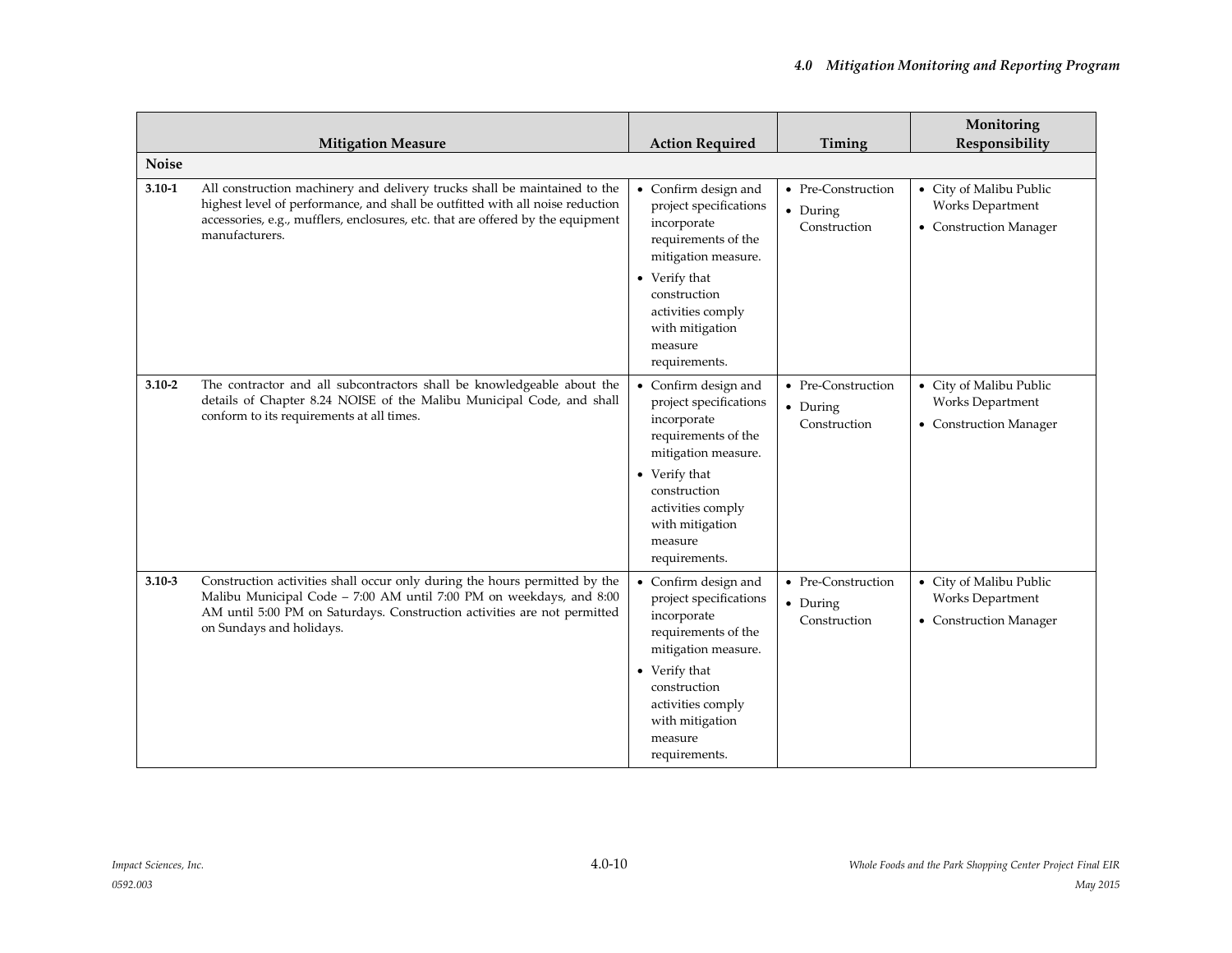|            | <b>Mitigation Measure</b>                                                                                                                                                                                                                                                                                                                                                                                       | <b>Action Required</b>                                                                                                                                                                                             | Timing                                         | Monitoring<br>Responsibility                                          |
|------------|-----------------------------------------------------------------------------------------------------------------------------------------------------------------------------------------------------------------------------------------------------------------------------------------------------------------------------------------------------------------------------------------------------------------|--------------------------------------------------------------------------------------------------------------------------------------------------------------------------------------------------------------------|------------------------------------------------|-----------------------------------------------------------------------|
|            | Noise (continued)                                                                                                                                                                                                                                                                                                                                                                                               |                                                                                                                                                                                                                    |                                                |                                                                       |
| $3.10 - 4$ | The construction site shall be laid out such that materials are stored and<br>staged near the south end of the site to maximize the distance from the<br>equestrian center.                                                                                                                                                                                                                                     | • Confirm design and<br>project specifications<br>incorporate<br>requirements of the<br>mitigation measure.<br>• Verify that                                                                                       | • Pre-Construction<br>• During<br>Construction | • City of Malibu Public<br>Works Department<br>• Construction Manager |
|            |                                                                                                                                                                                                                                                                                                                                                                                                                 | construction<br>activities comply<br>with mitigation<br>measure<br>requirements.                                                                                                                                   |                                                |                                                                       |
| $3.10 - 5$ | Prior to construction, all residences within 1,000 feet of the site shall be<br>individually notified of the project's construction schedule.                                                                                                                                                                                                                                                                   | • Confirm design and<br>project specifications<br>incorporate<br>requirements of the<br>mitigation measure.<br>• Verify that<br>construction<br>contractor complies<br>with mitigation<br>measure<br>requirements. | • Pre-Construction<br>• During<br>Construction | • City of Malibu Public<br>Works Department<br>• Construction Manager |
| $3.10 - 6$ | Prior to construction, a sign shall be posted on the site that is legible from at<br>least 50 feet off-site. The sign shall include a telephone number that<br>residents can call to inquire about the construction process and to register<br>complaints. The project developer shall designate a "noise control<br>coordinator" who will reply to all construction noise-related questions and<br>complaints. | • Confirm design and<br>project specifications<br>incorporate<br>requirements of the<br>mitigation measure.<br>• Verify that<br>construction<br>activities comply<br>with mitigation<br>measure<br>requirements.   | • Pre-Construction<br>• During<br>Construction | • City of Malibu Public<br>Works Department<br>• Construction Manager |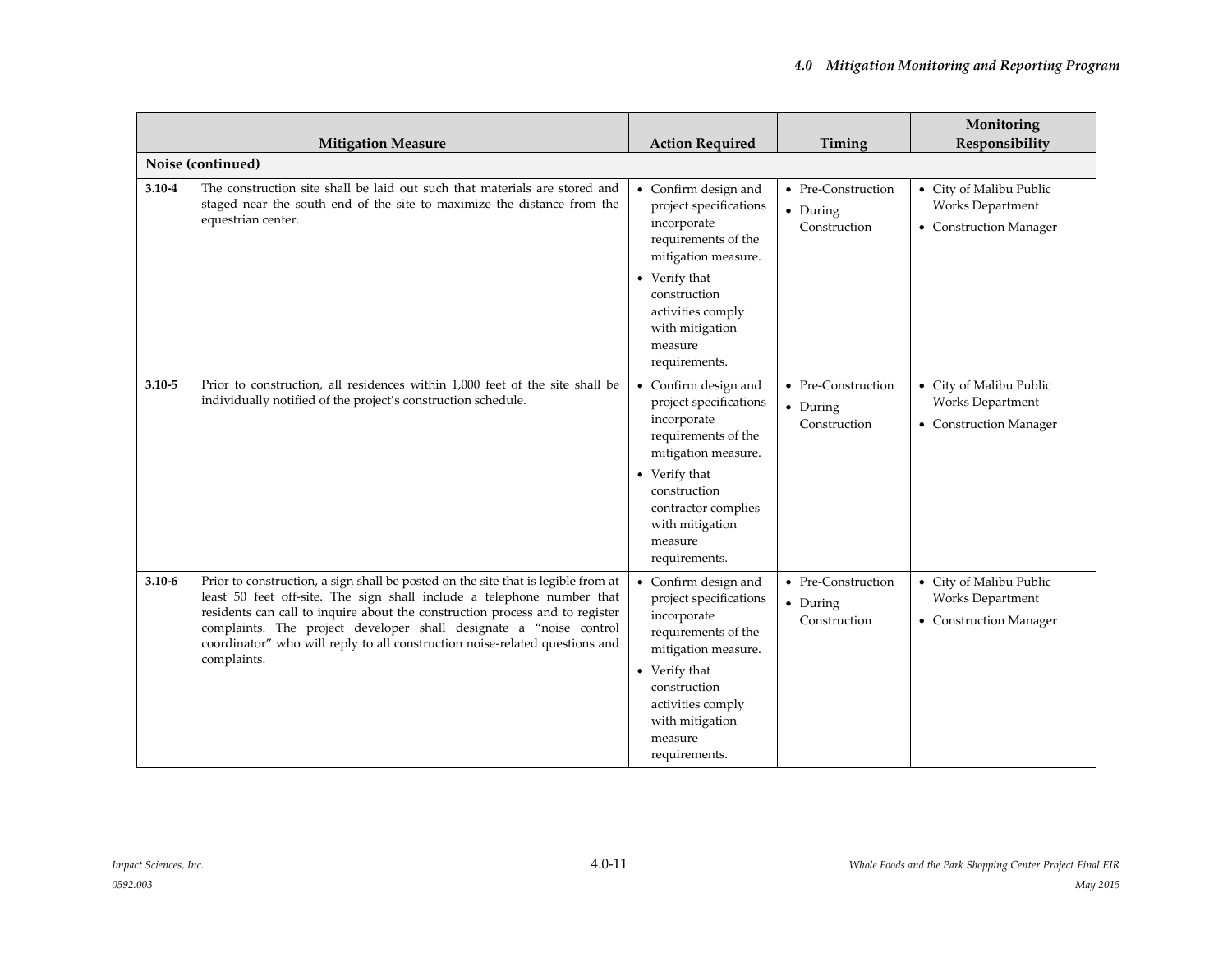|            | <b>Mitigation Measure</b>                                                                                                                                                                                                                                                                                                                                                                                                                                                                                                                                                   | <b>Action Required</b>                                                                                                                                                                                          | Timing                                                                          | Monitoring<br>Responsibility                                                                                            |
|------------|-----------------------------------------------------------------------------------------------------------------------------------------------------------------------------------------------------------------------------------------------------------------------------------------------------------------------------------------------------------------------------------------------------------------------------------------------------------------------------------------------------------------------------------------------------------------------------|-----------------------------------------------------------------------------------------------------------------------------------------------------------------------------------------------------------------|---------------------------------------------------------------------------------|-------------------------------------------------------------------------------------------------------------------------|
|            | Noise (continued)                                                                                                                                                                                                                                                                                                                                                                                                                                                                                                                                                           |                                                                                                                                                                                                                 |                                                                                 |                                                                                                                         |
| $3.10 - 7$ | Prior to the commencement of general construction, the contractor shall<br>construct a noise wall along the property's entire north boundary to<br>minimize the noise emissions to the equestrian center, the residence at its<br>west edge and the residences to the north. The wall shall be at least 12 feet<br>tall, and can be made of any solid material that weighs at least 5 pounds per<br>square foot, e.g., stucco, wood, masonry, etc. The noise wall shall be<br>reviewed and approved by the City of Malibu Planning Department prior<br>to its construction. | • Confirm design and<br>project specifications<br>incorporate<br>requirements of the<br>mitigation measure.<br>• Field verify that wall<br>construction<br>complies with<br>mitigation measure<br>requirements. | • Pre-Construction<br>• During<br>Construction                                  | • City of Malibu Planning<br>Department<br>• City of Malibu Public<br><b>Works Department</b><br>• Construction Manager |
| $3.10 - 8$ | The project shall retain the north boundary's 12-foot-high noise wall to<br>minimize the operational phase noise emissions to the equestrian center,<br>the residence at its west edge and the residences to the north. This will<br>control the noise from such on-grade sources as cars, delivery and garbage<br>trucks, parking lot sweepers, etc.                                                                                                                                                                                                                       | • Confirm design and<br>project specifications<br>incorporate<br>requirements of the<br>mitigation measure.<br>• Field verify that wall<br>construction<br>complies with<br>mitigation measure<br>requirements. | • Pre-Construction<br>• During<br>Construction<br>• During Project<br>Operation | • City of Malibu Planning<br>Department<br>• City of Malibu Public<br><b>Works Department</b><br>• Construction Manager |
| $3.10 - 9$ | The project shall install rooftop noise barrier screens that surround all<br>rooftop equipment on Building 5. The locations, weights, and heights of the<br>screens will depend on the specific equipment. At a minimum, the screens<br>shall be made of a solid material that weighs at least 4 pounds per square<br>foot, and they shall completely shield the line-of-sight from each piece of<br>rooftop equipment to the noise-sensitive receptors and shall be as close to<br>the equipment as possible, while allowing for proper operation and<br>maintenance.      | • Confirm design and<br>project specifications<br>incorporate<br>requirements of the<br>mitigation measure.<br>• Field verify that<br>barrier screens<br>comply with<br>mitigation measure<br>requirements.     | • Pre-Construction<br>• During<br>Construction<br>• During Project<br>Operation | • City of Malibu Planning<br>Department<br>• City of Malibu Public<br><b>Works Department</b><br>• Construction Manager |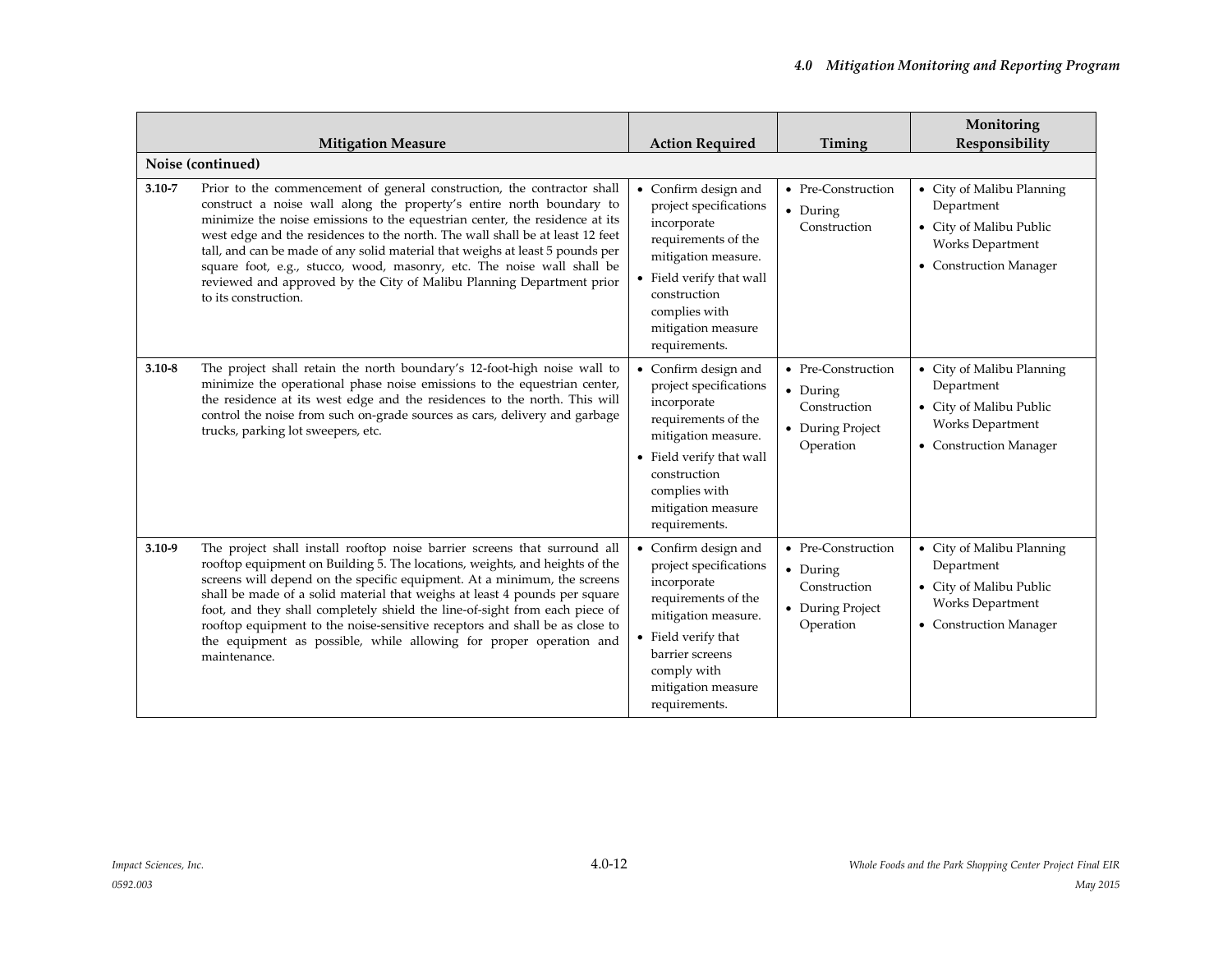|             | <b>Mitigation Measure</b>                                                                                    | <b>Action Required</b>                                                                                                                                                                                      | Timing                                                                                  | Monitoring<br>Responsibility                                                                                                                                       |
|-------------|--------------------------------------------------------------------------------------------------------------|-------------------------------------------------------------------------------------------------------------------------------------------------------------------------------------------------------------|-----------------------------------------------------------------------------------------|--------------------------------------------------------------------------------------------------------------------------------------------------------------------|
|             | Noise (continued)                                                                                            |                                                                                                                                                                                                             |                                                                                         |                                                                                                                                                                    |
| $3.10 - 10$ | All truck deliveries and all maintenance operations shall occur between the<br>hours of 7:00 AM and 7:00 PM. | Confirm design and<br>project specifications<br>incorporate<br>requirements of the<br>mitigation measure.<br>• Field verify that<br>project is in<br>compliance with<br>mitigation measure<br>requirements. | • Pre-Construction<br>$\bullet$ During<br>Construction<br>• During Project<br>Operation | • City of Malibu Planning<br>Department<br>• City of Malibu Public<br><b>Works Department</b><br><b>Construction Manager</b><br>$\bullet$<br>• Development Manager |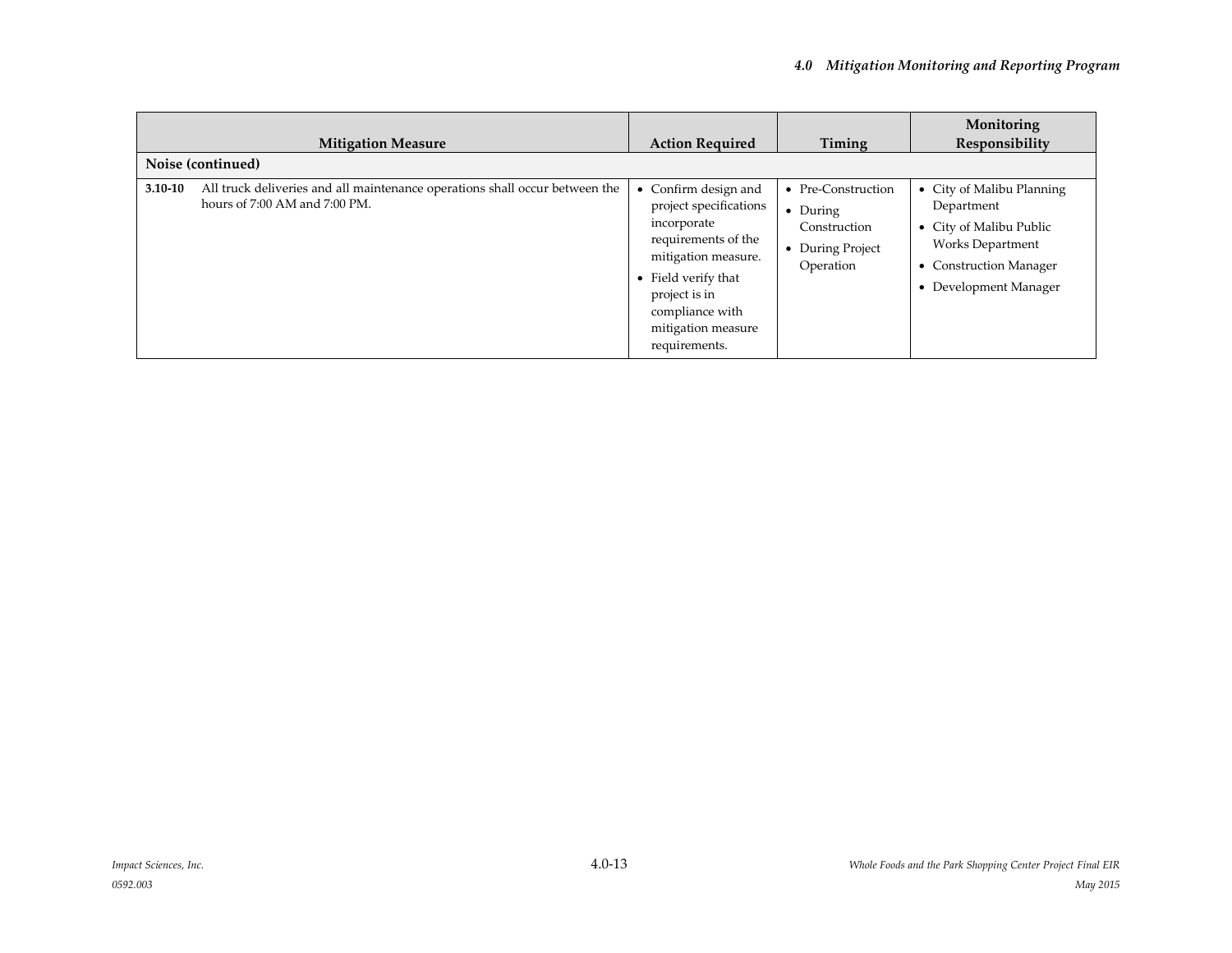|             | <b>Mitigation Measure</b>                                                                                                                                                                                                                                                                                                                                                                                                                                                                                                                                                                                                                                                                                                                                                                                                                                                                                                                                                                                                                                                                                                                                                                                                                                                                                                                                                                                                                                                                                                                                                                                                                                                                                                                                                                                                                                                                                                                         | <b>Action Required</b>                                                                                                                                                                                                                                                                                                                                                                 | Timing                                                                                                                              | Monitoring<br>Responsibility                                                                                            |  |
|-------------|---------------------------------------------------------------------------------------------------------------------------------------------------------------------------------------------------------------------------------------------------------------------------------------------------------------------------------------------------------------------------------------------------------------------------------------------------------------------------------------------------------------------------------------------------------------------------------------------------------------------------------------------------------------------------------------------------------------------------------------------------------------------------------------------------------------------------------------------------------------------------------------------------------------------------------------------------------------------------------------------------------------------------------------------------------------------------------------------------------------------------------------------------------------------------------------------------------------------------------------------------------------------------------------------------------------------------------------------------------------------------------------------------------------------------------------------------------------------------------------------------------------------------------------------------------------------------------------------------------------------------------------------------------------------------------------------------------------------------------------------------------------------------------------------------------------------------------------------------------------------------------------------------------------------------------------------------|----------------------------------------------------------------------------------------------------------------------------------------------------------------------------------------------------------------------------------------------------------------------------------------------------------------------------------------------------------------------------------------|-------------------------------------------------------------------------------------------------------------------------------------|-------------------------------------------------------------------------------------------------------------------------|--|
|             | <b>Transportation and Traffic</b>                                                                                                                                                                                                                                                                                                                                                                                                                                                                                                                                                                                                                                                                                                                                                                                                                                                                                                                                                                                                                                                                                                                                                                                                                                                                                                                                                                                                                                                                                                                                                                                                                                                                                                                                                                                                                                                                                                                 |                                                                                                                                                                                                                                                                                                                                                                                        |                                                                                                                                     |                                                                                                                         |  |
| $3.13 - 1:$ | The project applicant shall contribute its pro-rata share of the costs<br>associated with the intersection improvements required at Pacific Coast<br>Highway and Cross Creek Road, which are currently underling review by<br>the City of Malibu Planning Department (CDP No. 14-036). These<br>intersection improvements shall consist of the construction of an additional<br>westbound right-turn lane to provide additional right-turn capacity. Figure<br>3.13-17, Traffic Mitigation Plan, Cross Creek Road & Pacific Coast<br>Highway, illustrates the design of the Cross Creek Road/Pacific Coast<br>Highway intersection improvement. The pro-rata share of the improvement<br>costs shall be determined by the City of Malibu prior to the issuance of<br>building permits. The percentage fair-share contribution shall be calculated<br>using the total trips generated by the proposed project divided by the total<br>"new" traffic, which is the net increase in traffic volume from all proposed<br>projects and growth. The cost of mitigation shall be calculated using<br>verifiable cost estimates from reliable and recognized sources. The fair-<br>share cost of mitigation shall be calculated using the following formula:<br>P=T/(TB-TE) where,<br>P= Fair share of the project's impact<br>T= The vehicle trips generated by the project during the peak<br>hour of the adjacent intersection/roadway facility in vehicles per<br>hour<br>TB = The forecasted traffic volume on the impacted<br>intersection/roadway facility for the analysis scenario (vph)<br>$TE = The traffic volume existing on the impacted roadway facility$<br>(vph)<br>The City shall verify that all pro-rata funds have been received for the improvements<br>prior to issuance of building permits. Additionally, the City shall verify that<br>the improvements have been constructed prior to final Planning<br>Department inspection. | • Confirm design and<br>specifications<br>incorporate<br>requirements of the<br>mitigation measure.<br>• Verify pro-rata share<br>of the improvement<br>costs have been<br>received by the City<br>of Malibu prior to<br>the issuance of<br>building permits.<br>• Verify that the<br>improvements have<br>been constructed<br>prior to final<br>Planning<br>Department<br>inspection. | • Pre-Construction<br>• Prior to the<br>issuance of<br>building permits<br>• Prior to final<br>Planning<br>Department<br>inspection | • City of Malibu Planning<br>Department<br>• City of Malibu Public<br><b>Works Department</b><br>• Construction Manager |  |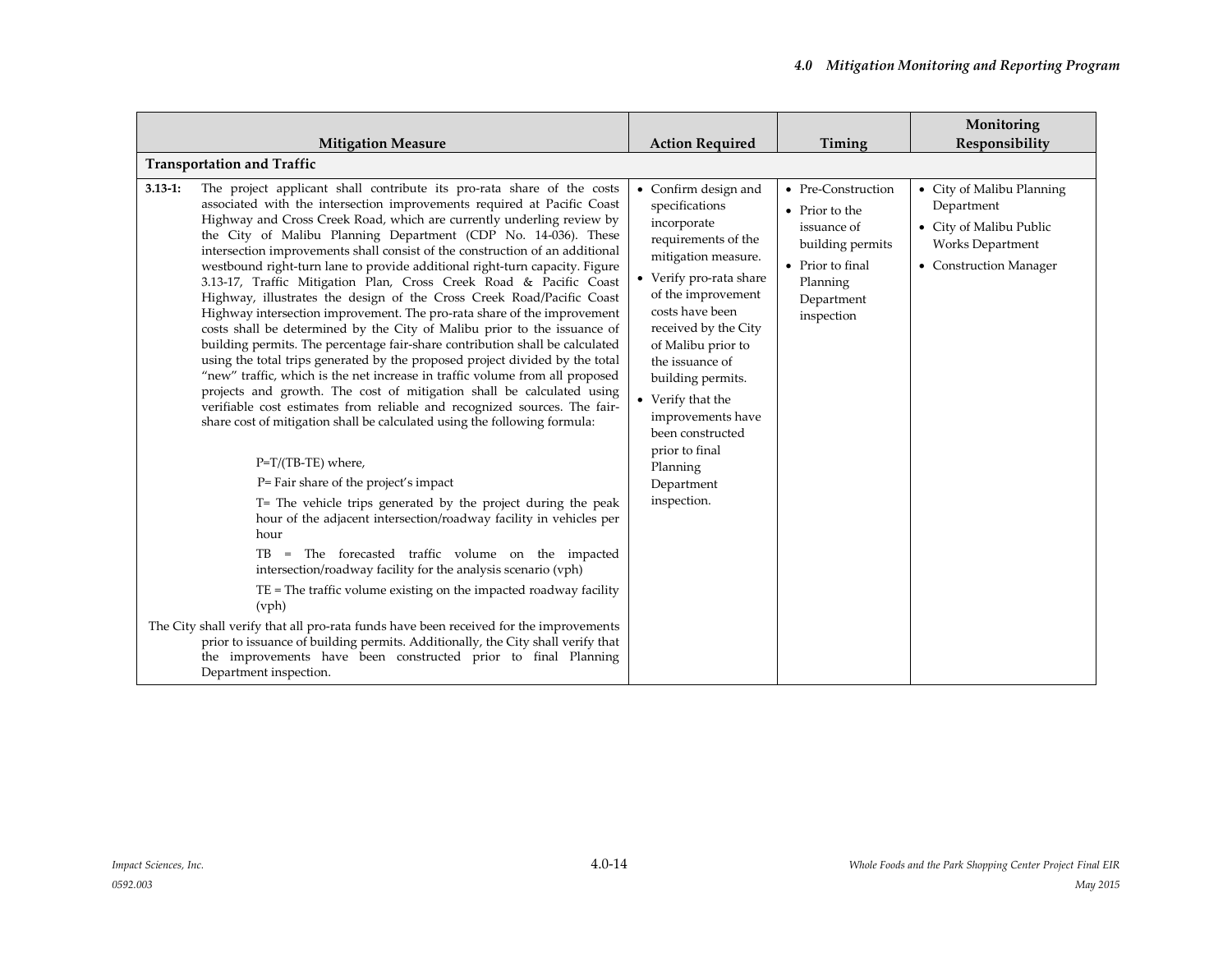|             | <b>Mitigation Measure</b>                                                                                                                                                                                                                                                                                                                                                                                                                                                                                                                                                                                                                                                                                                                                                                                                                                                                                                                                                                                                                                                                                                                                                                                                                                                                                                                                                                                                                                                                                                                                                                                                                                                                                                                                                                                                                                                                                                                                                                 | <b>Action Required</b>                                                                                                                                                                                                                                                                                                                                                                          | Timing                                                                                                                              | Monitoring<br>Responsibility                                                                                     |
|-------------|-------------------------------------------------------------------------------------------------------------------------------------------------------------------------------------------------------------------------------------------------------------------------------------------------------------------------------------------------------------------------------------------------------------------------------------------------------------------------------------------------------------------------------------------------------------------------------------------------------------------------------------------------------------------------------------------------------------------------------------------------------------------------------------------------------------------------------------------------------------------------------------------------------------------------------------------------------------------------------------------------------------------------------------------------------------------------------------------------------------------------------------------------------------------------------------------------------------------------------------------------------------------------------------------------------------------------------------------------------------------------------------------------------------------------------------------------------------------------------------------------------------------------------------------------------------------------------------------------------------------------------------------------------------------------------------------------------------------------------------------------------------------------------------------------------------------------------------------------------------------------------------------------------------------------------------------------------------------------------------------|-------------------------------------------------------------------------------------------------------------------------------------------------------------------------------------------------------------------------------------------------------------------------------------------------------------------------------------------------------------------------------------------------|-------------------------------------------------------------------------------------------------------------------------------------|------------------------------------------------------------------------------------------------------------------|
|             | Transportation and Traffic (continued)                                                                                                                                                                                                                                                                                                                                                                                                                                                                                                                                                                                                                                                                                                                                                                                                                                                                                                                                                                                                                                                                                                                                                                                                                                                                                                                                                                                                                                                                                                                                                                                                                                                                                                                                                                                                                                                                                                                                                    |                                                                                                                                                                                                                                                                                                                                                                                                 |                                                                                                                                     |                                                                                                                  |
| $3.13 - 2:$ | The project applicant shall contribute its pro-rata share of the costs<br>associated with roadway improvements at the intersection of Malibu<br>Canyon Road and Pacific Coast Highway. The improvements shall consist<br>of restriping the south leg of the intersection to include a left-turn lane, one<br>through lane and one right-turn lane. In addition, the project applicant shall<br>fund traffic signal improvements for the intersection consisting of installing<br>a northbound right turn overlap phase to run concurrently with the<br>westbound left turn phase. Prior to construction, all applicable permits<br>shall be obtained from Caltrans. Figure 3.13-18, Traffic Mitigation Plan,<br>Malibu Canyon Road & Pacific Coast Highway, illustrates the design of the<br>Malibu Canyon Road and Pacific Coast Highway intersection<br>improvements. The pro-rata share of the improvement costs shall be<br>determined by the City of Malibu prior to the issuance of building permits.<br>The percentage fair-share contribution shall be calculated using the total<br>trips generated by the proposed project divided by the total "new" traffic,<br>which is the net increase in traffic volume from all proposed projects and<br>growth. The cost of mitigation shall be calculated using verifiable cost<br>estimates from reliable and recognized sources. The fair-share cost of<br>mitigation shall be calculated using the following formula:<br>P=T/(TB-TE) where,<br>P= Fair share of the project's impact<br>T= The vehicle trips generated by the project during the peak<br>hour of the adjacent intersection/roadway facility in vehicles per<br>hour<br>TB = The forecasted traffic volume on the impacted<br>intersection/roadway facility for the analysis scenario (vph)<br>$TE$ = The traffic volume existing on the impacted roadway facility<br>(vph)<br>The City shall verify that all pro-rata funds have been received for the improvements | • Confirm design and<br>specifications<br>incorporate<br>requirements of the<br>mitigation measure.<br>$\bullet~$ Verify pro-rata share<br>of the improvement<br>costs have been<br>received by the City<br>of Malibu prior to<br>the issuance of<br>building permits.<br>• Verify that the<br>improvements have<br>been constructed<br>prior to final<br>Planning<br>Department<br>inspection. | • Pre-Construction<br>• Prior to the<br>issuance of<br>building permits<br>• Prior to final<br>Planning<br>Department<br>inspection | • City of Malibu Planning<br>Department<br>• City of Malibu Public<br>Works Department<br>• Construction Manager |
|             | prior to the issuance of building permits. Additionally, the City shall verify<br>that the improvements have been constructed prior to final Planning<br>Department inspection.                                                                                                                                                                                                                                                                                                                                                                                                                                                                                                                                                                                                                                                                                                                                                                                                                                                                                                                                                                                                                                                                                                                                                                                                                                                                                                                                                                                                                                                                                                                                                                                                                                                                                                                                                                                                           |                                                                                                                                                                                                                                                                                                                                                                                                 |                                                                                                                                     |                                                                                                                  |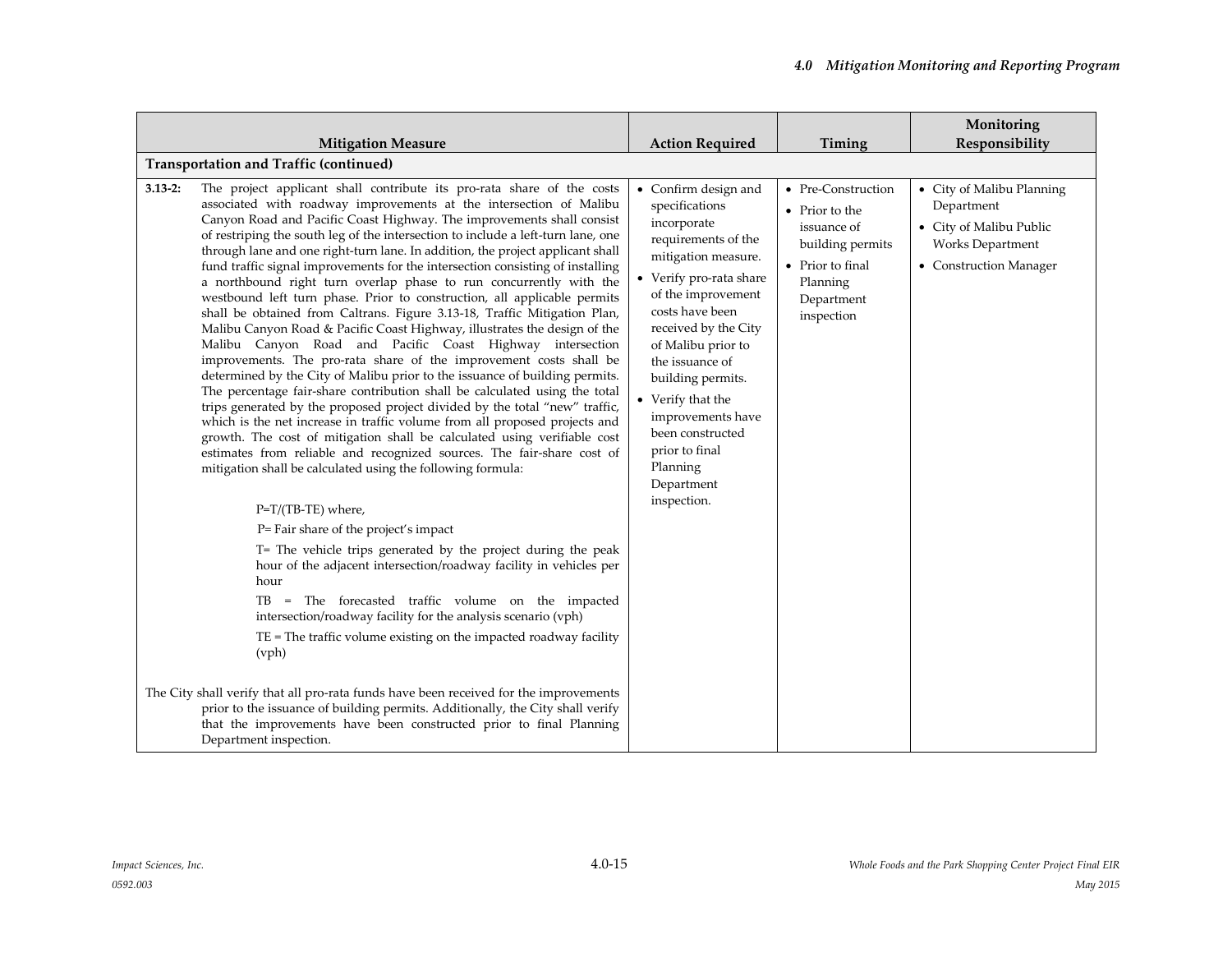|             | <b>Mitigation Measure</b>                                                                                                                                                                                                                                                                                                                                                                                                                                                                                                                                                                                                                                                                                                                                                                                                                                                                                                                                                                                                                                                                                                                                                                                                                                                                                                                                                                                                                                                                                                                                                                                                                                                                                                             | <b>Action Required</b>                                                                                                                                                                                                                                                                                                                                                                 | Timing                                                                                                                              | Monitoring<br>Responsibility                                                                                     |  |
|-------------|---------------------------------------------------------------------------------------------------------------------------------------------------------------------------------------------------------------------------------------------------------------------------------------------------------------------------------------------------------------------------------------------------------------------------------------------------------------------------------------------------------------------------------------------------------------------------------------------------------------------------------------------------------------------------------------------------------------------------------------------------------------------------------------------------------------------------------------------------------------------------------------------------------------------------------------------------------------------------------------------------------------------------------------------------------------------------------------------------------------------------------------------------------------------------------------------------------------------------------------------------------------------------------------------------------------------------------------------------------------------------------------------------------------------------------------------------------------------------------------------------------------------------------------------------------------------------------------------------------------------------------------------------------------------------------------------------------------------------------------|----------------------------------------------------------------------------------------------------------------------------------------------------------------------------------------------------------------------------------------------------------------------------------------------------------------------------------------------------------------------------------------|-------------------------------------------------------------------------------------------------------------------------------------|------------------------------------------------------------------------------------------------------------------|--|
|             | Transportation and Traffic (continued)                                                                                                                                                                                                                                                                                                                                                                                                                                                                                                                                                                                                                                                                                                                                                                                                                                                                                                                                                                                                                                                                                                                                                                                                                                                                                                                                                                                                                                                                                                                                                                                                                                                                                                |                                                                                                                                                                                                                                                                                                                                                                                        |                                                                                                                                     |                                                                                                                  |  |
| $3.13 - 3:$ | The project applicant shall fund the construction of dual eastbound left-<br>turn lanes at the eastbound approach to the intersection of Pacific Coast<br>Highway and Webb Way. Prior to construction, all applicable permits shall<br>be obtained from Caltrans. Figure 3.13-19, Traffic Mitigation Plan, Webb<br>Way & Pacific Coast Highway, illustrates the design of the Pacific Coast<br>Highway intersection improvements. The pro-rata share of the<br>improvement costs shall be determined by the City of Malibu prior to the<br>issuance of building permits. The percentage fair-share contribution shall<br>be calculated using the total trips generated by the proposed project<br>divided by the total "new" traffic, which is the net increase in traffic<br>volume from all proposed projects and growth. The cost of mitigation shall<br>be calculated using verifiable cost estimates from reliable and recognized<br>sources. The fair-share cost of mitigation shall be calculated using the<br>following formula:<br>P=T/(TB-TE) where,<br>P= Fair share of the project's impact<br>T= The vehicle trips generated by the project during the peak<br>hour of the adjacent intersection/roadway facility in vehicles per<br>hour<br>TB = The forecasted traffic volume on the impacted<br>intersection/roadway facility for the analysis scenario (vph)<br>$TE = The traffic volume existing on the impacted roadway facility$<br>(vph)<br>The City shall verify that all pro-rata funds have been received for the improvements<br>prior to issuance of building permits. Additionally, the City shall verify that<br>the improvements have been constructed prior to final Planning<br>Department inspection. | • Confirm design and<br>specifications<br>incorporate<br>requirements of the<br>mitigation measure.<br>• Verify pro-rata share<br>of the improvement<br>costs have been<br>received by the City<br>of Malibu prior to<br>the issuance of<br>building permits.<br>• Verify that the<br>improvements have<br>been constructed<br>prior to final<br>Planning<br>Department<br>inspection. | • Pre-Construction<br>• Prior to the<br>issuance of<br>building permits<br>• Prior to final<br>Planning<br>Department<br>inspection | • City of Malibu Planning<br>Department<br>• City of Malibu Public<br>Works Department<br>• Construction Manager |  |